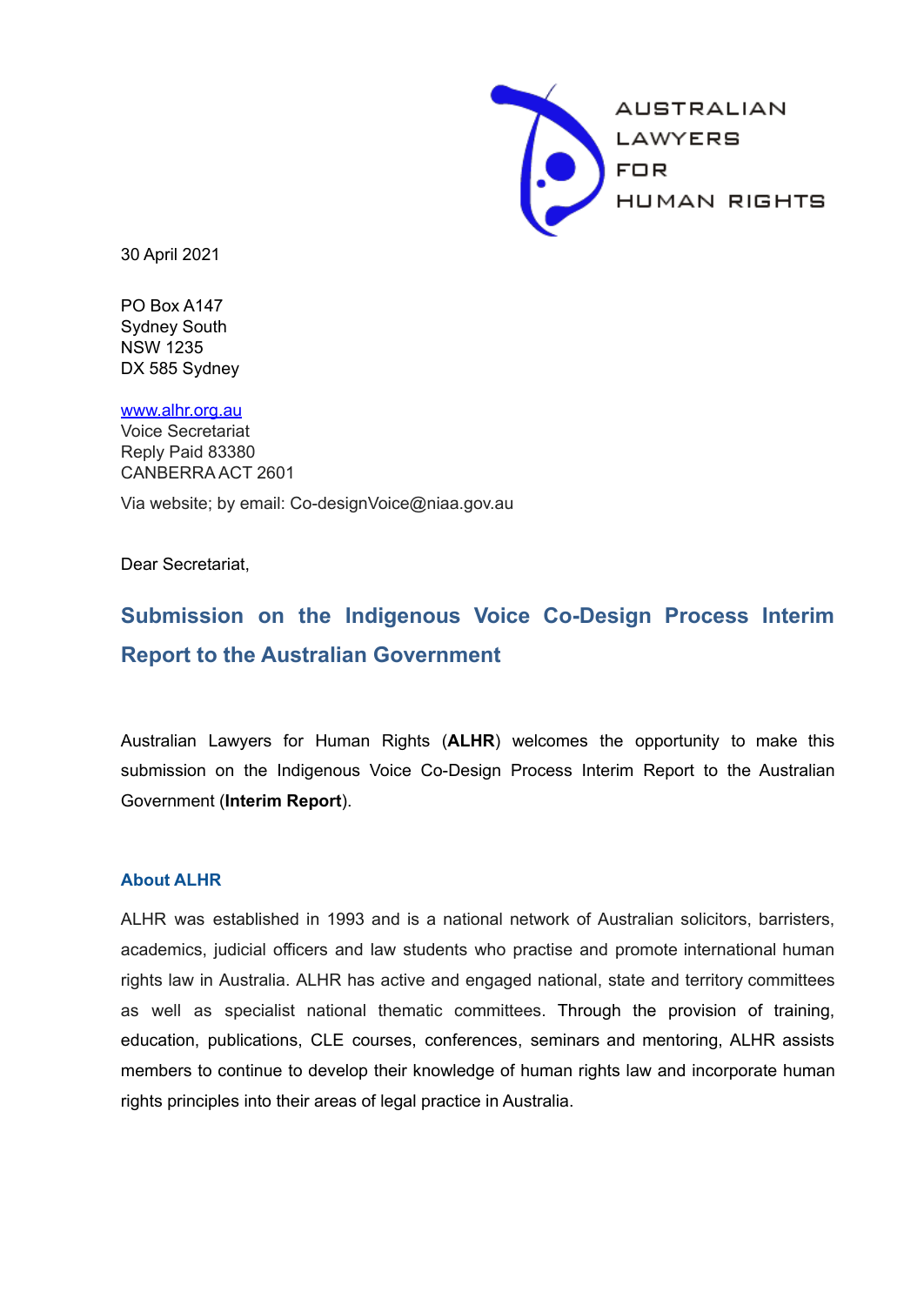# **Table of Contents**

| <b>Introduction</b>                                                                                                                                                                        | 3                    |
|--------------------------------------------------------------------------------------------------------------------------------------------------------------------------------------------|----------------------|
| <b>Recommendations</b>                                                                                                                                                                     | 4                    |
| <b>Constitutional Enshrinement</b>                                                                                                                                                         | 7                    |
| Representation and structure of membership models                                                                                                                                          | 10                   |
| <b>Legitimacy</b>                                                                                                                                                                          | 12                   |
| <b>Scope of function</b><br>Free, prior and informed consent of Indigenous Peoples at international law<br><b>Interim Report on consultation</b><br>÷.<br><b>Power to withhold consent</b> | 12<br>12<br>14<br>17 |
| Power to independently commission policy and legal advice                                                                                                                                  | 18                   |
| <b>International role</b>                                                                                                                                                                  | 18                   |
| <b>Local and regional voices</b>                                                                                                                                                           | 19                   |
| <b>Scope of Future Consultation toward the National Voice</b>                                                                                                                              | 20                   |
| <b>Conclusion</b>                                                                                                                                                                          | 21                   |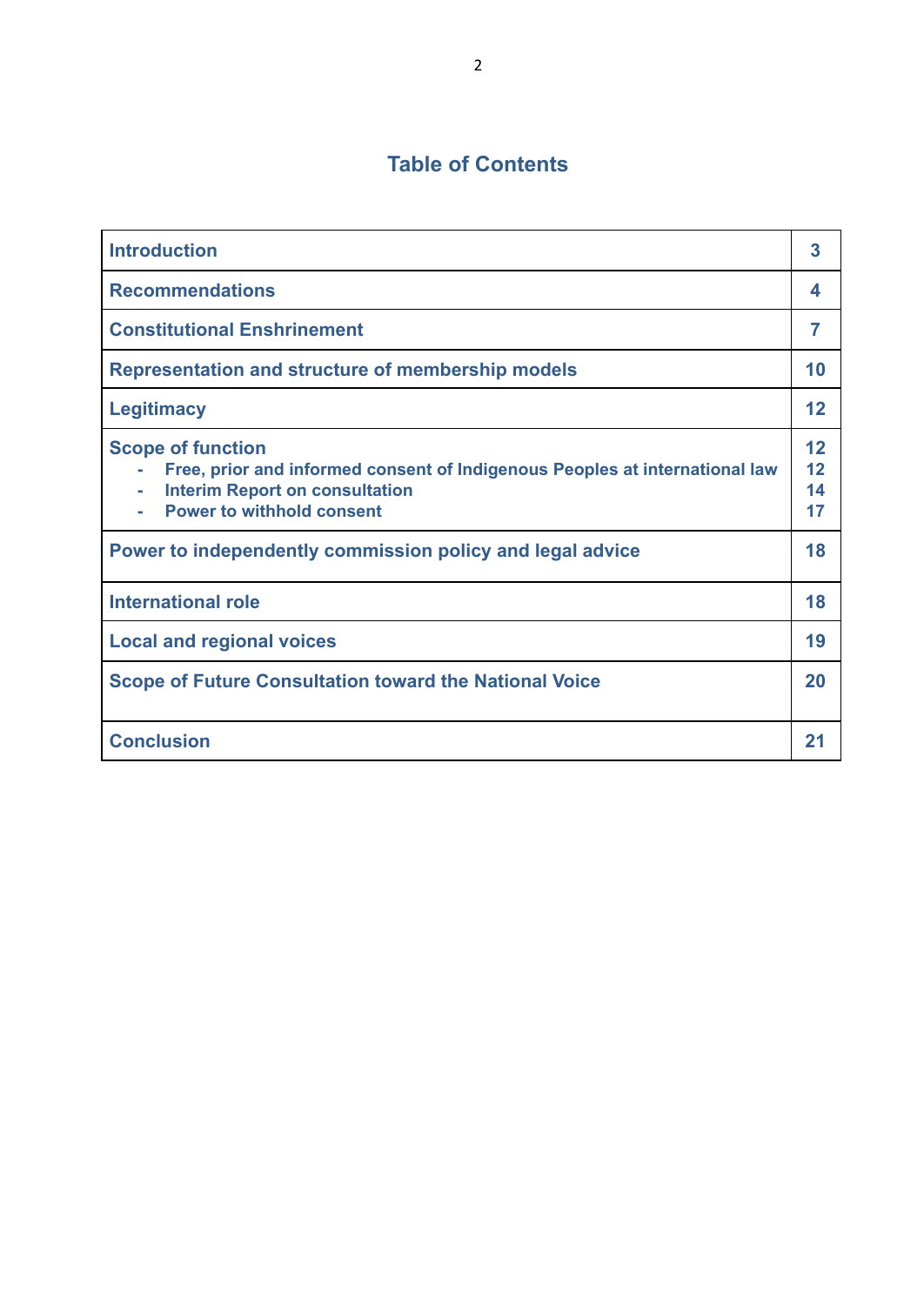#### **Introduction**

#### **ALHR calls for the establishment of a First Nations Voice enshrined in the Constitution.**

 them institutional power and representation in decision-making. Australia stands apart from the vast majority of developed countries in its failure to appropriately recognise First Nations people and address a long, significant history of denying

*The Australian Constitution has no bill of rights or equality guarantee. There is no formal recognition of First Nations languages. There was no founding treaty. And Australia's First Nations have no dedicated voice in Australia's political and institutional arrangements*. 1

ALHR acknowledges the significant work that has gone into the Co-Design Process and we welcome the Government's Interim Co-Design Report. ALHR is, however, concerned that the proposals in the Interim Report do not go far enough to achieve the proposal for a First Nations Voice called for in the 2017 Uluru Statement from the Heart and 2017 Referendum Council report.

and From the Heart<sup>4</sup>. ALHR makes this submission in the spirit of constructive contribution with guidance from and reference to the 2017 Uluru Statement from the Heart<sup>2</sup> (Uluru Statement), the 2017 Referendum Council Report (2017 Report), and submissions made by the Public Lawyers<sup>3</sup>

<sup>&</sup>lt;sup>1</sup> Cape York Institute, "Report to the Referendum Council" June 2017 p.21

<sup>&</sup>lt;sup>2</sup> Uluru Statement from the Heart, 26 May 2017 available at https://ulurustatement.org/the-statement

<sup>&</sup>lt;sup>3</sup> Submission: The imperative of constitutional enshrinement dated 20 January 2021,

<https://haveyoursay.voice.niaa.gov.au/submissions/view/sbm15bd4d37275607e51b233> (**Public Lawyers' Submission**).

<sup>4</sup> From the Heart, *Interim Report to the Australian Government: Indigenous Voice Co-Design Process: From the Heart Submission No.1*, dated January 2021 (**From the Heart Submission No 1**):

https://haveyoursay.voice.niaa.gov.au/submissions/view/sbm15b9049ee34492903763d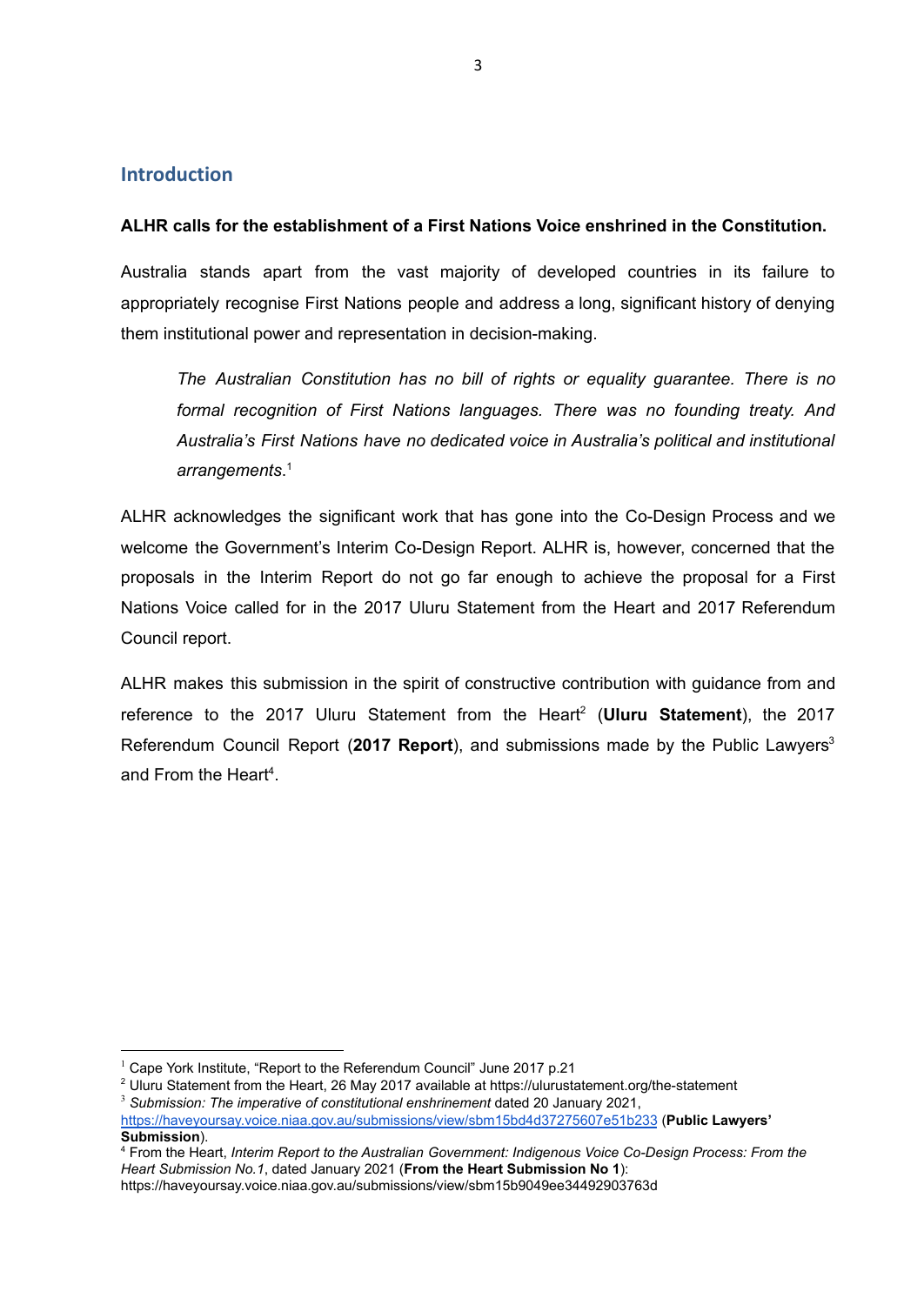# **Recommendations**

### **ALHR makes the following recommendations:**

- 1. The National Voice should be constitutionally enshrined and legislatively controlled.
- 2. The Australian Government should honour its election commitment to a referendum once the model for the Voice has been settled.
- 3. Enabling legislation for the Voice should be passed after a referendum has been held in the next term of Parliament.
- 4. The membership model for the National Voice must be needs-based to ensure historically underrepresented populations are represented, and evidence is required to justify the membership numbers.
- 5. The National Voice should act and operate independently from the Parliament and Government.
- 6. Aboriginal and Torres Strait Islander people, through the Referendum Council Regional Dialogues, the National Constitutional Convention and the Uluru Statement from the Heart, have never suggested the Voice should be a 'third chamber' of the Parliament. To retain parliamentary supremacy, the enabling legislation for the Voice should ensure:
	- a. It does not have a power to veto or block the business of the Parliament;
	- b. It cannot introduce or debate legislation in the Parliament; and
	- c. Its advice is non-justiciable, which means a failure to consult and engage the National Voice would not be capable of being challenged in a court and would not affect the validity of the relevant law or policy.
- 7. The National Voice's advisory function must not be limited to matters of "critical importance."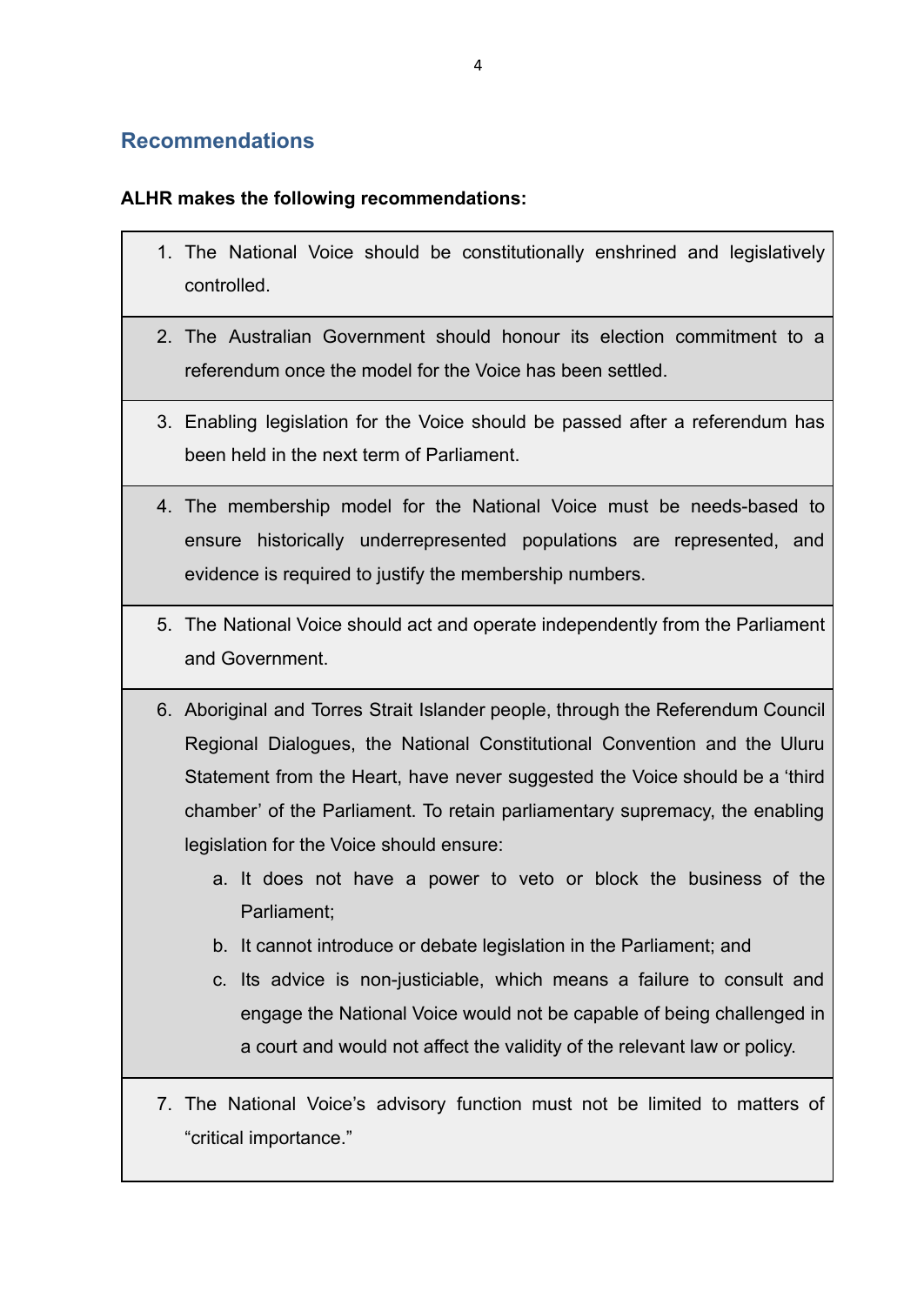- 8. The obligation on the Australian Government to consult, should be:
	- a. consistent with the United Nations Declaration on the Rights of Indigenous Peoples<sup>5</sup> (**UNDRIP**); and therefore
	- b. expanded to any legislation, regulations, and policies and administrative decisions that affect the rights of First Nations Peoples as set out in the UNDRIP;
	- c. A failure to consult should be understood as an absence of consent and as inconsistent with Australia's endorsement of the UNDRIP.
- 9. The National Voice should have an international role.
- 10.In the event that there are issues which transcend local or regional areas, and where:
	- there are no appropriate State or Territory bodies that can deal with issues at that level; and
	- the Local and Regional Voices, require assistance with providing advice at the State or Territory Level,

it may be appropriate to establish a mechanism for the National Voice to be called on to assist the Local and Regional Voices with preparing and providing advice on such issues.

11. The National Voice should not deliver programs or services such that its resources may be committed in full to the provision of consultation and free, prior, informed consent on matters of law and policy affecting First Nations People. If any Local and Regional Voices which are set up and observed as running well over a period of time, and at a later stage, they desire to manage

 $5$  UN General Assembly, United Nations Declaration on the Rights of Indigenous Peoples : resolution / adopted by the General Assembly, 2 October 2007, A/RES/61/295, available at: https://www.refworld.org/docid/471355a82.html [accessed 22 March 2021]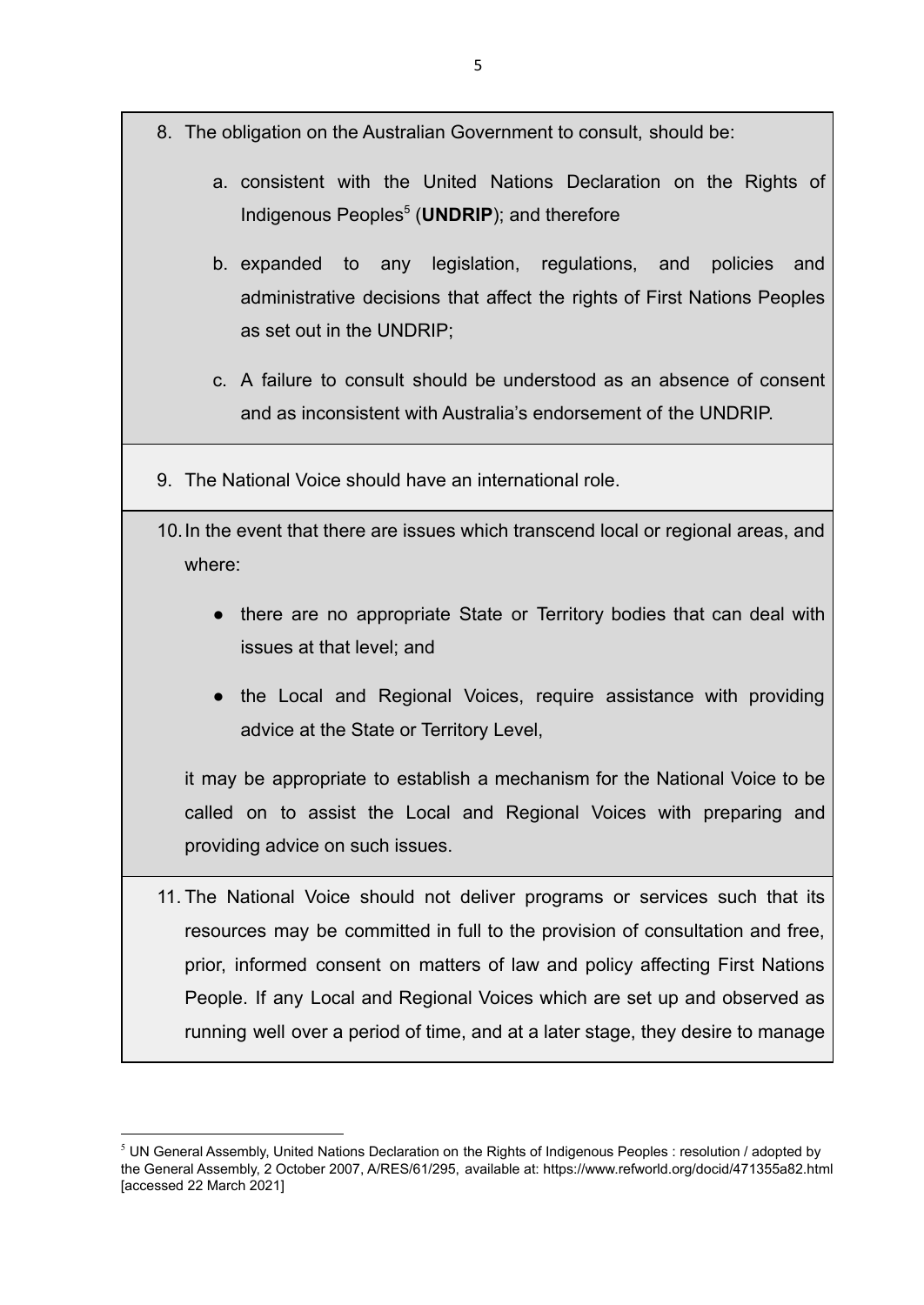funds and implement programs to benefit local communities, it may be appropriate to permit this.

- 12.The National Voice should have the capacity to independently commission its own policy and legal advice, including from governments, Aboriginal and Torres Strait Islander peak organisations and service providers, and other experts.
- 13.While broad consultation with the Australian population is required for the success of any referendum to constitutionally enshrine a First Nations Voice, the next phase of consultation on the detail of the Voices on matters such as structure, function, impact, scope of the National Voice and Local and Regional Voices, should be targeted to First Nations People, and particularly those who have been historically underrepresented, such as regional and remote communities.
- 14.The Australian Government should develop a national program to implement the UNDRIP and schedule it to the definition of human rights in the *Human Rights (Parliamentary Scrutiny) Act 2011* (Cth).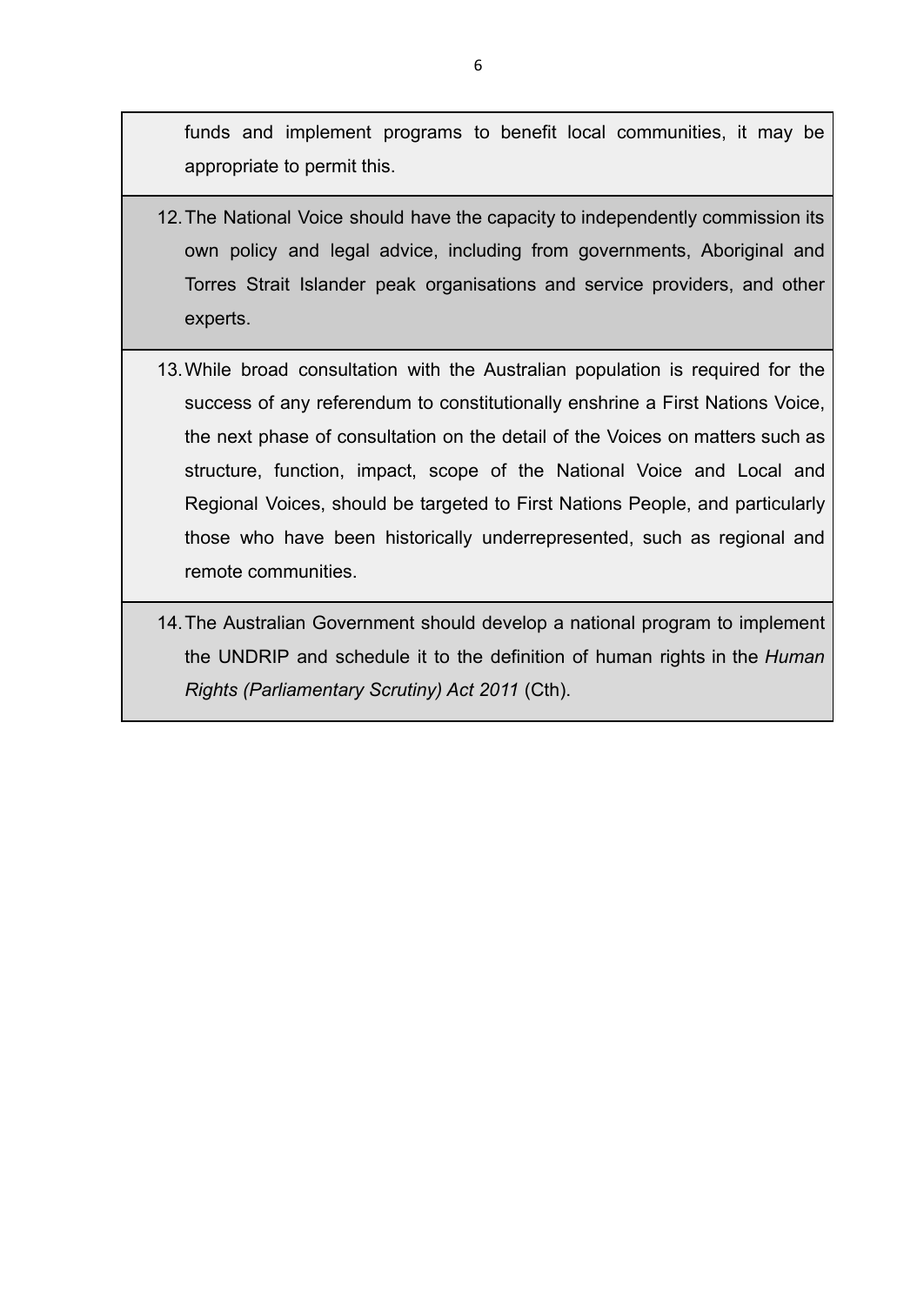# **Constitutional Enshrinement**

 **Constitution and for a referendum as a priority. ALHR emphatically calls for a First Nations Voice to be enshrined in the Australian** 

 Constitutional enshrinement is essential for the four reasons set out in that submission. The proposal has been described in the Public Lawyers' submission.<sup>6</sup> ALHR agrees that

 **referendum is held. ALHR submits that enabling legislation for the Voice should be passed after a referendum has been held in the next term of Parliament. For the avoidance of doubt, the National Voice must not be legislated or otherwise implemented before a** 

#### **Two-Stage Process**

 Voice Co-Design Final Report. This process will result in: ALHR supports a two-stage process to establish the Voice as described in the From the Heart submission. There should be a separate, structured process to consider the constitutional, legislative and executive options to enact the National Voice following the completion of the

- An exposure draft bill for the Voice as per the final Co-Design report to give the Australian public a comprehensive look at the details of the Voice before a referendum is held;
- next term of Parliament. ● A draft constitutional amendment for a new provision for a Voice that will then be put to the Australian people for a vote in a referendum; and A pathway to a referendum in the

#### **United Nations Declaration on the Rights of Indigenous Peoples (UNDRIP)**

**ALHR notes that the UNDRIP sets the standard of achievement to be pursued in a spirit of partnership and mutual respect between Indigenous peoples and non-Indigenous peoples**. Australia endorsed the UNDRIP in 2009. Since then, in international forums, Australia has committed to take actions to implement the UNDRIP and promote Indigenous people's enjoyment of rights on an equal basis.<sup>7</sup> The UNDRIP should guide and inspire new

<sup>6</sup>*Submission: The imperative of constitutional enshrinement* dated 20 January 2021,

https://haveyoursay.voice.niaa.gov.au/submissions/view/sbm15bd4d37275607e51b233.<br>7 Australian Human Rights Commission Fact Sheet Australia's Third UPR 2021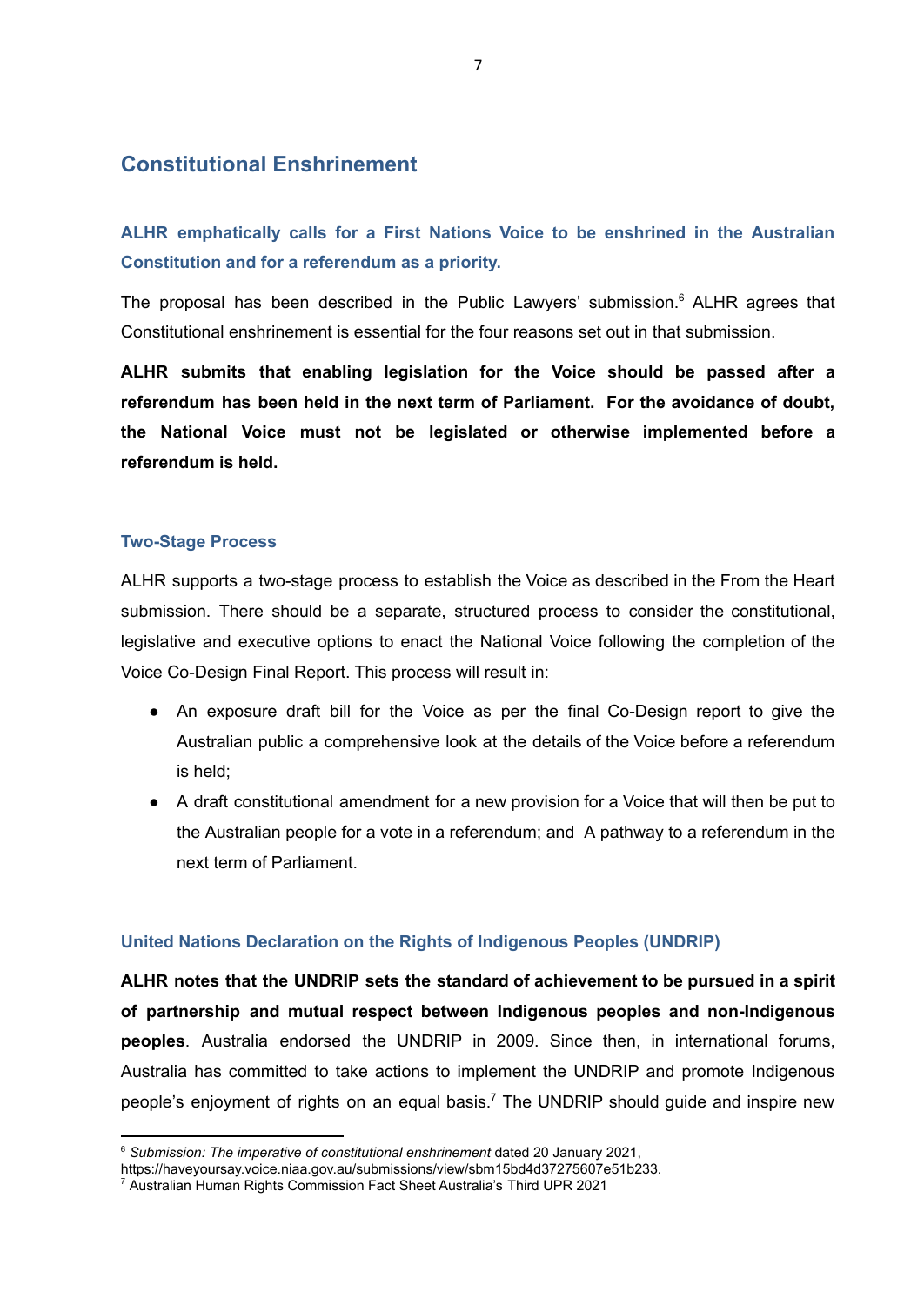reform is one of the next logical steps on the journey of implementing the UNDRIP. $8$ legislation and new mechanisms for dialogue with Indigenous peoples, including the constitutional enshrinement of the National Voice here in Australia. As Ms June Oscar AO, Aboriginal and Torres Strait Islander Social Justice Commissioner, said in 2019, constitutional

 *the Australian polity*." Relevantly, Articles 3 and4 of the UNDRIP state that Indigenous peoples have the right to self-determination, and in exercising that right, have the right to autonomy or self-government in matters relating to their internal and local affairs. While establishing a Voice in the Constitution would be a far cry from self-government, it would go some way to partnering with, and respecting, Indigenous peoples. As eloquently phrased in the Public Lawyers' submission, "*[c]onstitutional recognition is the highest expression our political system can give to an Australian identity based on an increasingly respectful relationship between First Nations and* 

 Economic, Social and Cultural Rights (**ICESCR**).11 ALHR notes that the right of self-determination of peoples is also enshrined in binding international law via the Charter of the United Nations (UN Charter)<sup>9</sup>, The International Covenant on Civil and Political Rights (**ICCPR**) 10 , and The International Covenant on

 throughout the remainder of this submission below. The UNDRIP and other relevant international human rights standards are discussed further

#### **Exclusion of constitutional enshrinement from terms of reference**

ALHR notes that the question of constitutional enshrinement was deliberately excluded in the terms of reference for the Interim Report as it has been reported as "a separate matter for government". 12 ALHR acknowledges that one reason there may be a preference for the

<sup>&</sup>lt;sup>8</sup> 10th Anniversary of the UN General Assembly adopting the UN Declaration on the Rights of Indigenous Peoples (UNDRIP) ACT Human Rights Commission,

https://humanrights.gov.au/about/news/speeches/10th-anniversary-un-general-assembly-adopting-un-declaration-ri ghts-indigenous. 

<sup>&</sup>lt;sup>9</sup> United Nations, Charter of the United Nations, 24 October 1945, 1 UNTS XVI, available at: https://www.refworld.org/docid/3ae6b3930.html [accessed 23 March 2021]

<sup>&</sup>lt;sup>10</sup> Article 1, UN General Assembly, International Covenant on Civil and Political Rights, 16 December 1966, United Nations, Treaty Series, vol. 999, p. 171, available at: https://www.refworld.org/docid/3ae6b3aa0.html [accessed 23 March 2021]

<sup>&</sup>lt;sup>11</sup> Article 1, UN General Assembly, International Covenant on Economic, Social and Cultural Rights, 16 December 1966, United Nations, Treaty Series, vol. 993, p. 3, available at: https://www.refworld.org/docid/3ae6b36c0.html [accessed 23 March 2021] 12

https://www.smh.com.au/politics/federal/indigenous-leaders-barred-from-discussing-constitutional-reform-20200211-p53zmw.html.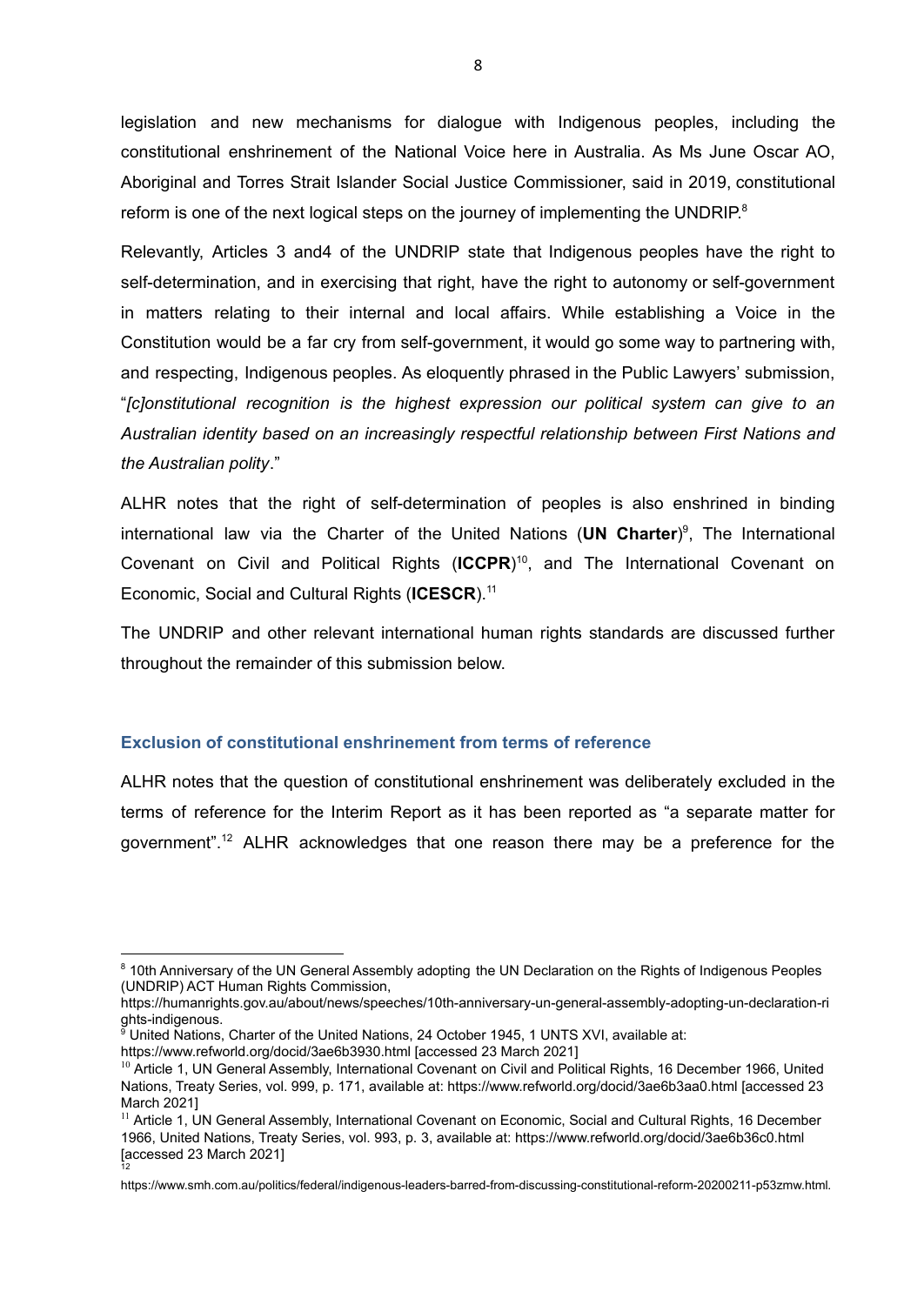historic e limited success of prior referendums in Australia.<sup>13</sup> passing of legislation to establish a Voice, rather than constitutional enshrinement is the

 **enshrined, not merely established through legislation**. **However, ALHR disagrees with the Federal Government's decision in setting the terms of reference for the Interim Report to dissect the idea of the First Nations Voice and constitutional enshrinement. The concept of a First Nations Voice was proposed in the Uluru Statement and described in the 2017 Report as being one that is constitutionally** 

 and in modern society that was called for by the Uluru Statement. This was the form of recognition of the unique place of our First Nations peoples, historically,

**Accordingly, ALHR submits that constitutional enshrinement to ensure enduring and meaningful protection of the First Nations Voice is the most fundamental element of the First Nations Voice. It is not therefore appropriate to decouple the First Nations Voice from constitutional enshrinement**.

 body within Australian political institutions. Further, ALHR is concerned that the establishment of a Voice through legislation,<sup>14</sup> presents a critical risk to the success of the Voice as it allows for subsequent abolition through legislation. We have observed this previously, such as with the abolishment of the Aboriginal and Torres Strait Islander Commission (**ATSIC**), which had been a significant Indigenous representative

 **should not be able to be legislated out of existence. The National Voice seeks to establish meaningful representative recognition and participation of First Nations people in government processes that impact them. It** 

 possibility of it being ignored by Parliament. As stated in the Public Lawyers' submission, a Voice that is only established by legislation would be continuously faced with the "*on-going possibility of abolition, would be restricted in its capacity to speak necessary truths to government and parliament and to properly represent the views of [First Nations peoples]*". Further, ALHR is concerned it may leave open the

13

https://www.abc.net.au/news/2020-11-15/ken-wyatt-wants-indigenous-voice-laws-to-pass-before-election/12885306 .<br>14

https://www.abc.net.au/news/2020-11-15/ken-wyatt-wants-indigenous-voice-laws-to-pass-before-election/12885306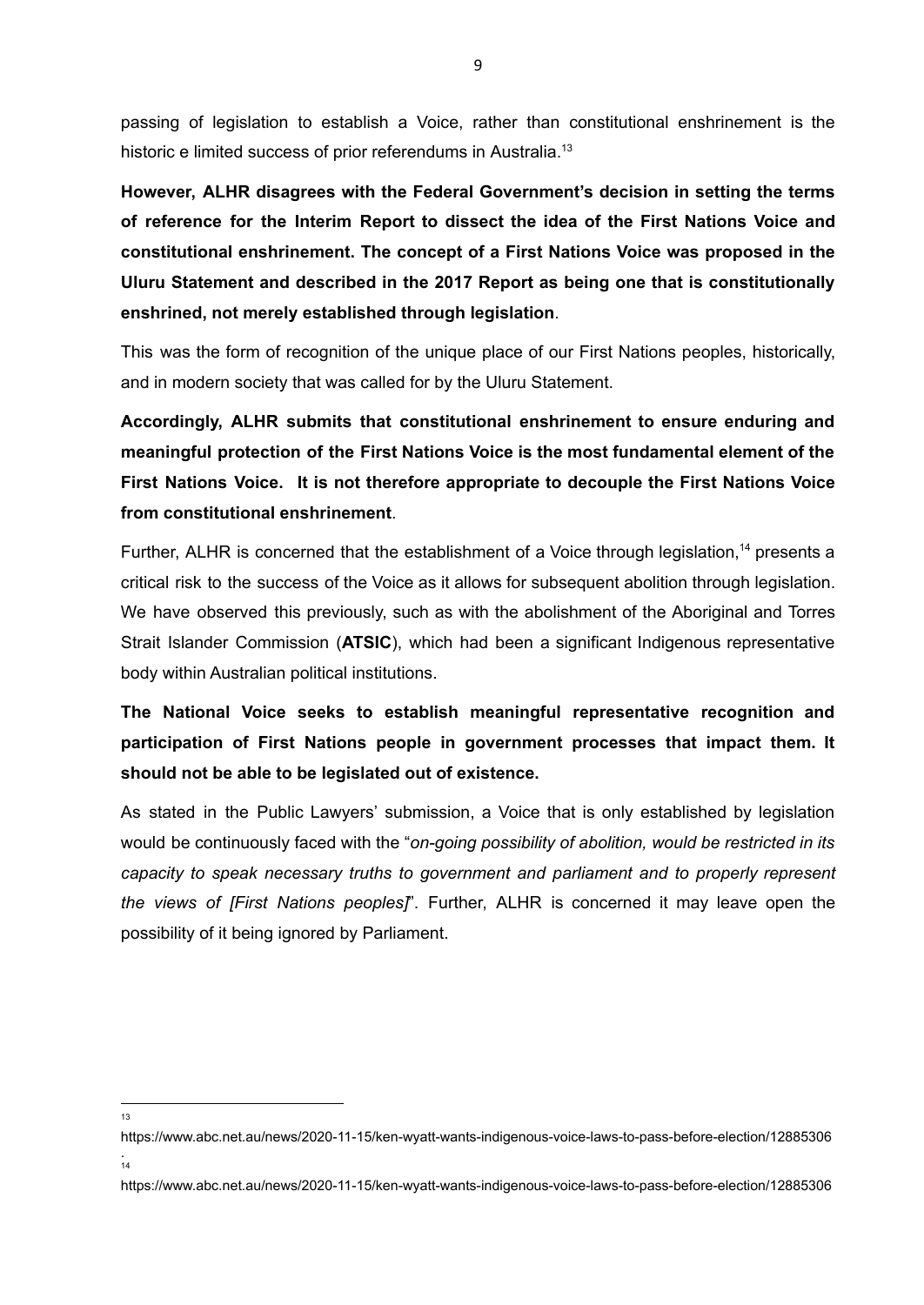#### **Conclusion**

The First Nations Voice proposal has been described by the former Chief Justice of the High Court of Australia, the Hon. Murray Gleeson AC QC, as a model that would be "constitutionally entrenched but legislatively controlled".<sup>15</sup> The proposal has been described in the Public Lawyers' submission.<sup>16</sup>

 called for by First Nations people. This is a historic and once-in-a-generation opportunity for meaningful constitutional reform as

**ALHR strongly submits that, rather than abandon constitutional enshrinement, the Australian Government should:** 

- **has been settled; 1. honour its election commitment to a referendum once the model for the Voice**
- **next term of Parliament; 2. pass enabling legislation for the Voice after a referendum has been held in the**
- **3. invest in a national bipartisan campaign supporting constitutional reform.**

# **Representation and Structure of Membership Models**

The Interim Report proposes two models for the National Voice.

 members are sourced from the Local and Regional Voice structures. The first model involves a 'structurally linked' membership model where National Voice

 and sourced from each state, territory, and Torres Strait Island. Alternatively, the second model would require National Voice members to be directly elected

### **Regardless of the model, ALHR submits that:**

core international human rights treaties.<sup>17</sup> 1. It is integral that the National Voice meets the standards set out in the UNDRIP and the

<sup>&</sup>lt;sup>15</sup> Murray Gleeson, 'Recognition in Keeping with the Constitution: A Worthwhile Strategy' (Uphold and Recognise, 2019).

<sup>16</sup> https://haveyoursay.voice.niaa.gov.au/submissions/view/sbm15bd4d37275607e51b233.

<sup>&</sup>lt;sup>17</sup> The [International Covenant on Civil and Political Rights](http://www.austlii.edu.au/au/other/dfat/treaties/1980/23.html) (ICCPR); the [International Covenant on Economic, Social](http://www.austlii.edu.au/au/other/dfat/treaties/1976/5.html) [and Cultural Rights](http://www.austlii.edu.au/au/other/dfat/treaties/1976/5.html) (ICESCR); the [International Convention on the Elimination of All Forms of Racial Discrimination](http://www.austlii.edu.au/au/other/dfat/treaties/1975/40.html) (CERD); the [Convention on the Elimination of All Forms of Discrimination against Women](http://www.austlii.edu.au/au/other/dfat/treaties/1983/9.html) (CEDAW); the [Convention against Torture and Other Cruel, Inhuman or Degrading Treatment or Punishment](http://www.austlii.edu.au/au/other/dfat/treaties/1989/21.html)( CAT); the [Convention on the Rights of the Child \(](http://www.austlii.edu.au/au/other/dfat/treaties/1991/4.html)CRC); the [Convention on the Rights of Persons with Disabilities](http://www.austlii.edu.au/au/other/dfat/treaties/2008/12.html) (CRPD).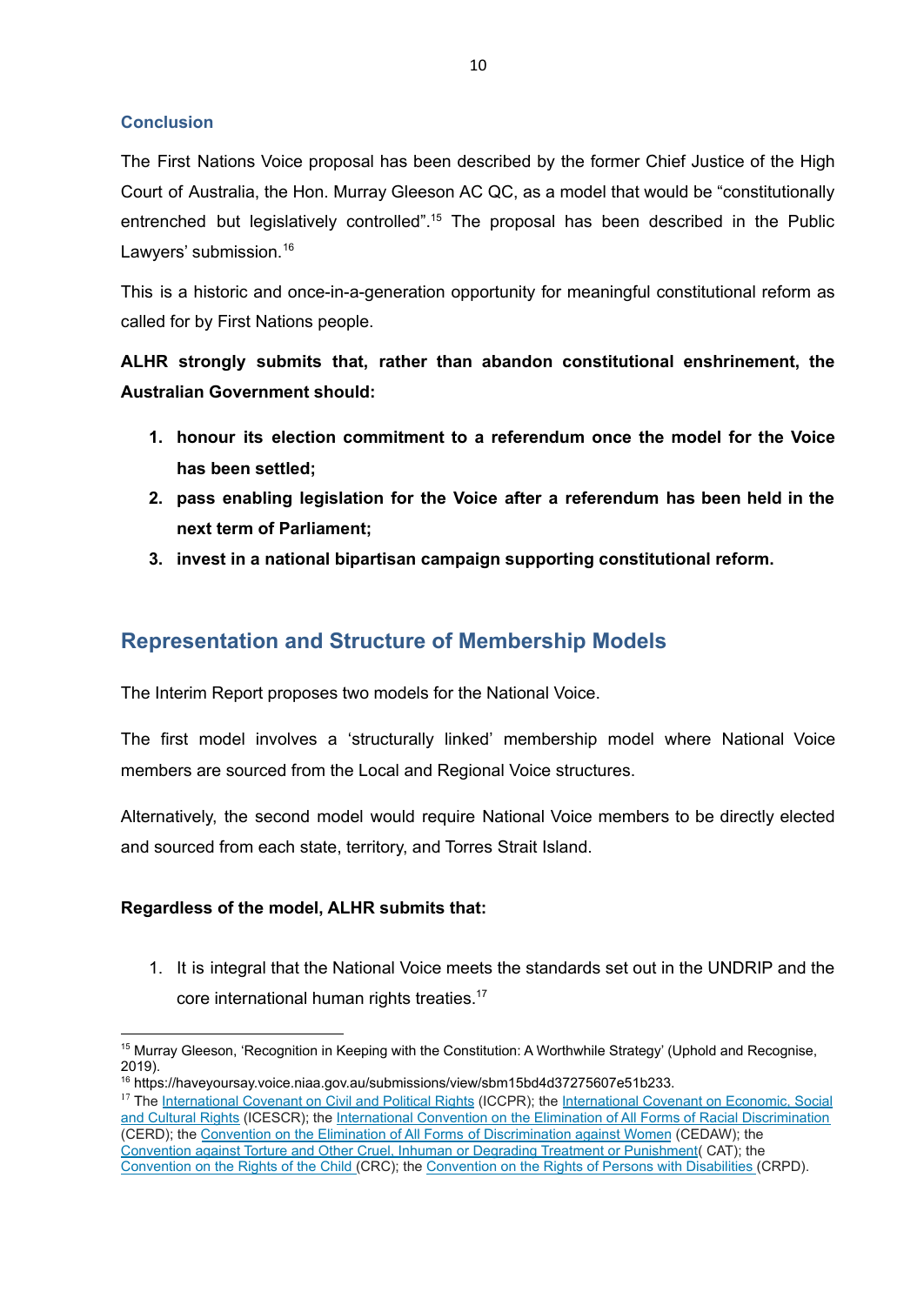- representation of National Voice membership. 2. First Nations communities must be able to select members, and hold them directly accountable, according to their own law and custom, systems and structures. Anything less would detract from the effectiveness and legitimacy of the National Voice. In this regard, there must also be evidence-based justification behind the number and
- 3. The National Voice must contain safeguards to preserve the diversity of First Nations opinions and prevent the over-concentration of authority in recurrent, established individuals. ALHR supports the call in the *From the Heart Submission No. 1* for a need-based model. There must be opportunities for previously unheard, community-based voices to contribute to the national discussion. Specifically, the needs of historically under-represented communities, for example those living in regional and remote areas of Western Australia, Queensland and Northern Territory, must be better addressed. In regard to the quantum of core membership numbers, it is not presently clear whether 16 or 18 will be sufficient to address the varying needs of First Nations communities. For the reasons stated in *From the Heart Submission No. 1*,  $18$  this will require careful consideration in balancing between popular representation and needs-based representation. Further, as noted in that submission, evidence is required to demonstrate why either 16 or 18 members will produce optimal outcomes for First Nations peoples, particularly people from regional and remote communities, and how it will not be a continuation of the historical under-representation of those populations.
- an equal footing with non-Indigenous Australians. 4. Finally, ALHR has a number of concerns with the proposed character tests in determining the eligibility of members. The character tests include questions surrounding a candidate's criminal history and bankruptcy, which are arguably inappropriate in light of the fact that First Nations peoples are one of the most incarcerated populations globally and face significant ongoing systemic barriers in education and socio-economic status that prevent the attainment of financial literacy on

<sup>18</sup> https://haveyoursay.voice.niaa.gov.au/submissions/view/sbm15b9049ee34492903763d.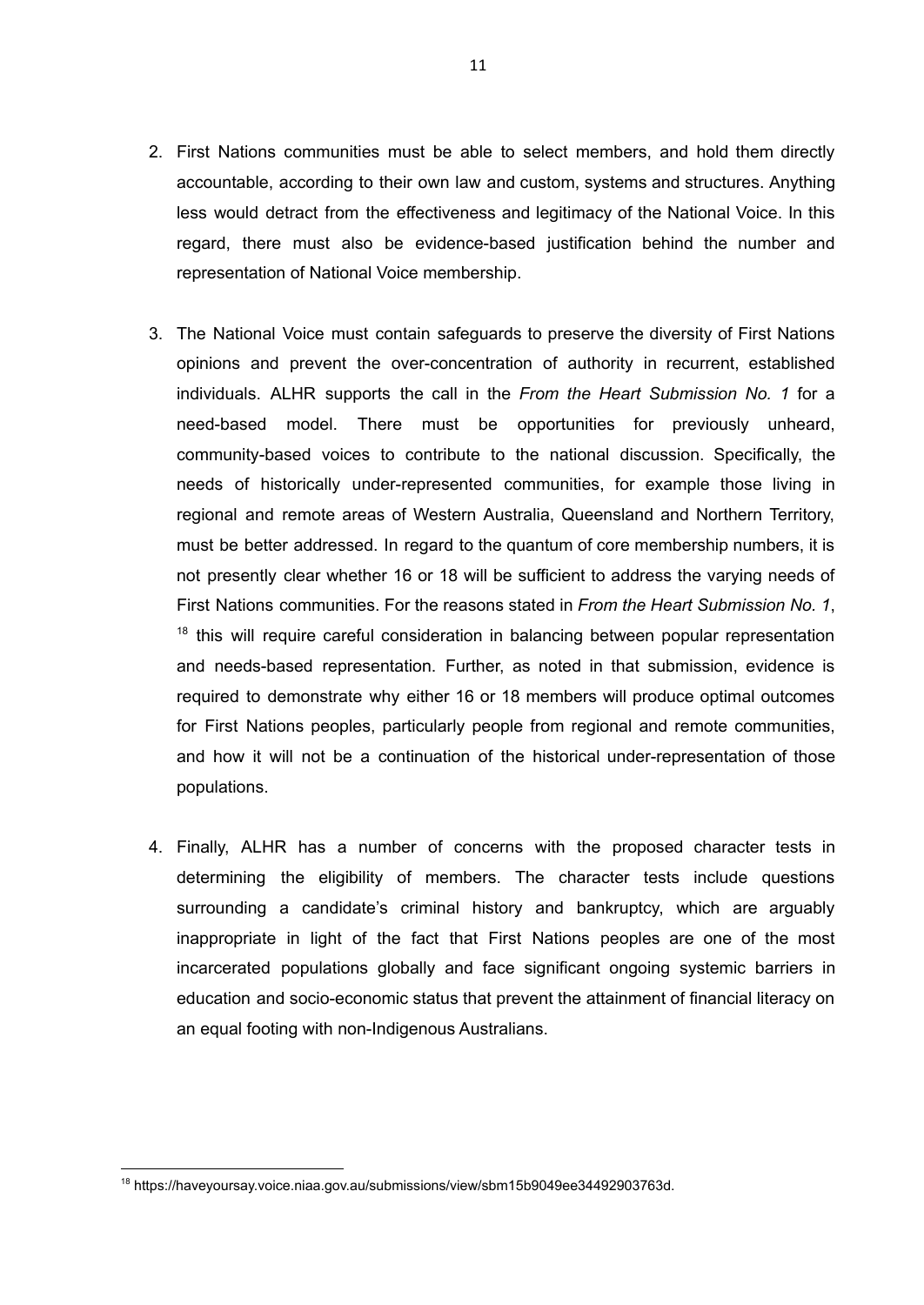### **Legitimacy**

 opportunity to leverage the value of local knowledge and enhance Federal law and policy. The National Voice must be capable of attracting support and credibility from First Nations communities, as well as the majority of Australians. To ensure this, transparency, consultation and shared outcomes should be embedded into the National Voice's functions. This is an

Moreover, enshrining a First Nations Voice in the Constitution is likely to give it greater legitimacy, from the perspective of both Indigenous and non-Indigenous Australians. ALHR is concerned that establishing a Voice through legislation only will diminish the credibility and significance of the Voice from the perspectives of both Indigenous and non-Indigenous Australians, and reduce it to symbolic or tokenistic functions. This outcome will be unacceptable in the context of international human rights standards and moreover, the ongoing issues facing our First Nations people, the historical lack of institutional power and representation in decision-making and the systemic discrimination and racism against First Nations peoples.

### **Scope of Function**

#### **Free, prior and informed consent of Indigenous Peoples at international law**

ALHR submits that international standards and norms should inform the structure, scope and role of the National Voice and the way in which the Parliament interacts with it. This is particularly important in relation to the obligation to consult and the expectations of consultation.

The United Nations Office for the High Commissioner of Human Rights (**OHCHR**), notes that the principle of free, prior and informed consent is linked to binding treaty norms, including the right to self-determination affirmed in common Article 1 of the ICCPR and ICESCR. "When affirming that the requirement flows from other rights, including the right to develop and maintain cultures, under article 27 of the ICCPR and article 15 of the ICESCR, the treaty bodies have increasingly framed the requirement also in light of the right to self-determination." 19

<sup>&</sup>lt;sup>19</sup> United Nations Office of the High Commissioner for Human Rights, "Free, Prior and Informed Consent of Indigenous Peoples", Prepared by: Indigenous Peoples and Minorities Section, OHCHR Rule of Law, Equality and Non-Discrimination Branch. September 2013 p.1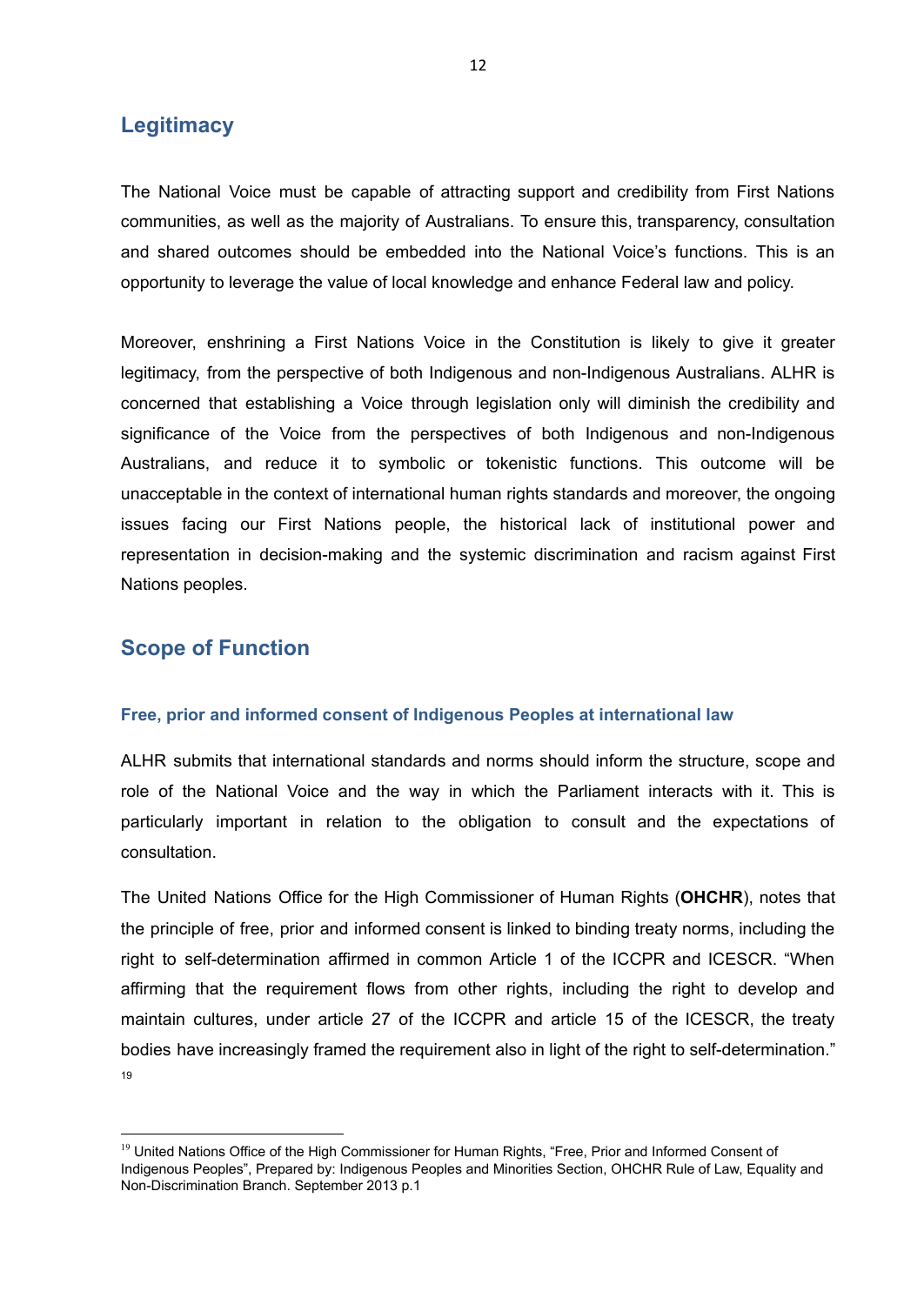of any resource concessions within their traditional lands or territories." $22$ The United Nations Human Rights Committee (**UNHRC**) has stated that with regard to the cultures of indigenous peoples and the use of their traditional lands and resources, Article 27 of the ICCPR includes the **positive duty** of the State to "*ensure the effective participation of members of minority communities in decisions which affect them.* "<sup>20</sup> Further, in numerous of its concluding observations.<sup>21</sup> the UNHRC has consistently called on States Parties to respect their duty to "consult with indigenous peoples prior to any economic development or granting

Further, the United Nations Committee on the Elimination of Racial Discrimination (**CERD**), has:

- indigenous peoples in all matters covered by their specific rights; $^{23}$ • called on States Parties to "respect the principle of free, prior, and informed consent of
- life and cultural expression, are at risk."<sup>24</sup> • called on States Parties to "obtain free and informed prior consent when the preservation of (Indigenous) cultural resources, especially those associated with way of
- peoples are to be taken without their informed consent<sup>25</sup>; and called on States parties to ensure that Indigenous peoples have equal rights to participate in public life and stresses that no decisions relating directly to indigenous
- projects affecting the use of their lands and resources.<sup>26</sup> ● highlighted the obligation of States to ensure that the right of indigenous peoples to free, prior and informed consent is respected in the planning and implementation of

Article 18 of the UNDRIP states that Indigenous peoples have the right to participate in decision-making in matters which would affect their rights, through representatives chosen by

 $^{22}$  Tara Ward "The Right to Free, Prior, and Informed Consent: Indigenous Peoples' Participation Rights within International Law" Northwestern Journal of International Human Rights, Volume 10 Issue 2 Winter 2011 p. 56 

https://www.refworld.org/docid/453882a622.html [accessed 23 March 2021] and see OHCHR Op. Cit. p.1

<sup>&</sup>lt;sup>20</sup> UN Human Rights Committee (HRC), CCPR General Comment No. 23: Article 27 (Rights of Minorities), 8 April 1994, CCPR/C/21/Rev.1/Add.5, available at: https://www.refworld.org/docid/453883fc0.html [accessed 24 March 2021]

 Concluding observations of the Human Rights Committee: Panama, ¶ 21, U.N. Doc. CCPR/C/PAN/CO/3 (Apr. 17, <sup>21</sup> See for instance: See, e.g., U.N. High Comm'r. for Human Rights, Concluding observations of the Human Rights Committee: Chile, ¶ 19, U.N. Doc. CCPR/C/CHL/CO/5 (March 12-30, 2007); U.N. High Comm'r. for Human Rights, 2008); U.N. High Comm'r. for Human Rights, Concluding observations of the Human Rights Committee: Nicaragua, ¶ 21, U.N. Doc. CCPR/C/NIC/CO/3 (Dec. 12, 2008). 

<sup>&</sup>lt;sup>23</sup> CESCR, General comment No. 21 Right of everyone to take part in cultural life (art. 15,  $\P$  1 (a), of the International Covenant on Economic, Social and Cultural Rights), U.N. Doc. E/C.12/GC/21 (Dec. 21, 2009)  $24$  Ibid.

<sup>&</sup>lt;sup>25</sup> UN Committee on the Elimination of Discrimination Against Women (CEDAW), CEDAW General Recommendation No. 23: Political and Public Life, 1997, A/52/38, available at:

 $26$  Ibid.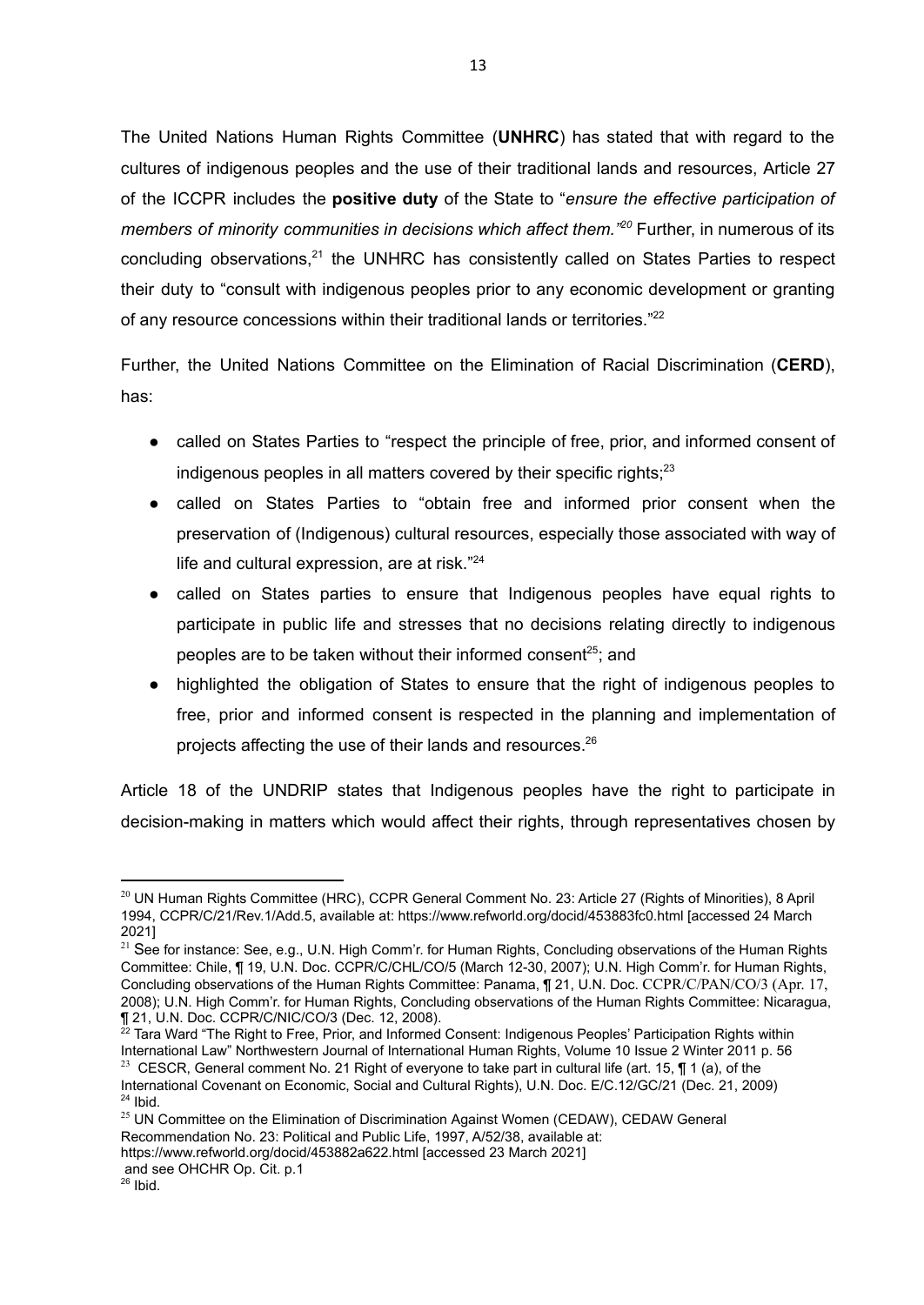themselves in accordance with their own procedures, as well as to maintain and develop their own indigenous decision-making institutions. Further, Article 19 provides that national governments shall consult and cooperate in good faith with the indigenous peoples concerned through their own representative institutions in order to obtain their free, prior and informed consent before adopting and implementing legislative or administrative measures that may affect them.

14

Pursuant to Articles 19 and 32 of the UNDRIP respectively, States must have consent as the objective of consultation before acting to adopt legislation or administrative policies that affect indigenous peoples or undertaking of projects that affect indigenous peoples' rights to land, territory and resources, including mining and other utilisation or exploitation of resources. Further, in certain circumstances, there is an obligation to **obtain** the consent of the indigenous peoples concerned, beyond the general obligation to have consent as the objective of consultations.27

#### **Interim Report and consultation**

 affect Aboriginal and Torres Strait Islander peoples". The Interim Report proposes that the Australian Government would only be **obliged** to engage and consult with the First Nations Voice on a very narrow range of matters, and the Australian Government would be **expected** to consult on a broader range of matters that "significantly

#### **ALHR disagrees with the obligation to consult being limited to**:

- $\bullet$  laws that use the race power (section 51(xxvi)) in the Australian Constitution;
- ● laws which are special measures under or seek to suspend the *Racial Discrimination Act 1975* (Cth); and
- laws using the territories power (section 122) the Australian Constitution.

 did not rely on the race power in the Australian Constitution. ALHR is concerned that the National Voice is only *expected* to be consulted on matters that "significantly affect Aboriginal and Torres Strait Islander peoples" . The example given in the Interim Report (p 53) as a matter that the Australian Government would only be "expected" to consult on is any laws or policies for the development of the Community Development Program which was not a special measure under the *Racial Discrimination Act 1975* (Cth) and

As noted in the Joint NGO Submission to Australia's Third Universal Periodic Review:

<sup>&</sup>lt;sup>27</sup> Articles 19 and 29 UNDRIP, Op. cit.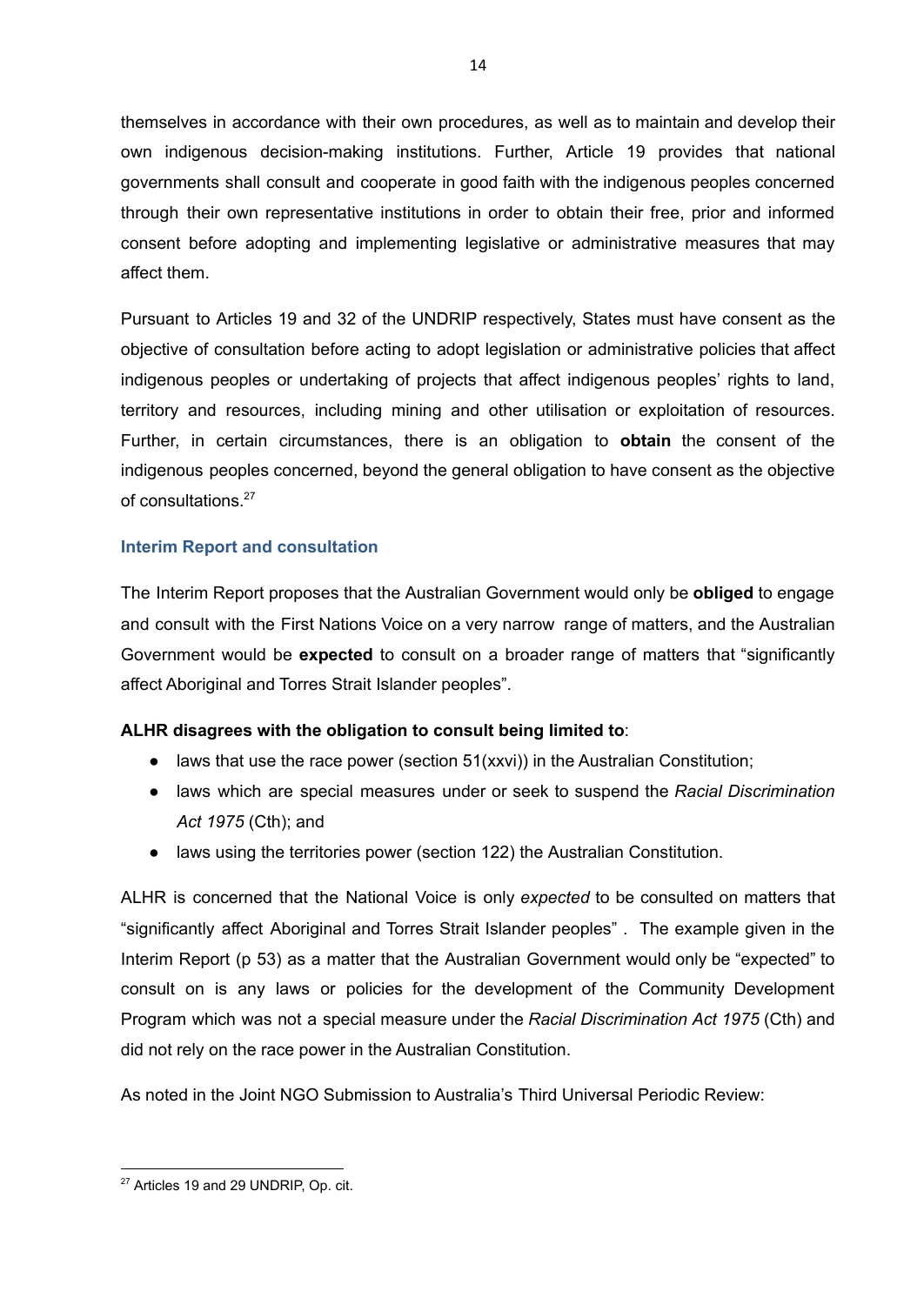*to payments, causing hunger.28 The Community Development Program racially targets, with 85% of 35,000 participants being Aboriginal and Torres Strait Islander Peoples. It requires remote participants to work for welfare payments, with additional onerous obligations. It has applied financial penalties disproportionately, giving 350,000 penalties over two years, resulting in cuts* 

 consult on any laws or policies for the development of similar schemes. A similar scheme to the Community Development Program, should not be allowed to be implemented. To ensure that this does not occur, it is not sufficient nor consistent with the above outlined international standards for the Australian Government only to be "expected" to

**ALHR strongly submits that the Australian Government should consult the National Voice on:** 

- **peoples, as set out in the UNDRIP; and ● any legislation, regulation or policy which affects the rights of First Nations**
- **● any other matters that significantly affect Aboriginal and Torres Strait Islander peoples.**

ALHR submits that the following should be understood as the absence of free, prior and informed consent:

- it has been engaged with and consulted on; • an express statement by the National Voice that it does not consent to any matter that
- matters within its scope. • failure by the Australian Government to engage with and consult the National Voice on

 From the Heart Submission for the following position of the National Co-Design Group: The Interim Report seeks to limit the function of the Voice to providing advice only on matters of so-called "critical importance". ALHR submits that this is inconsistent with the UNDRIP framework endorsed by Australia in 2009.ALHR reiterates the expression of support in the

<sup>&</sup>lt;sup>28</sup> Australia's 3rd Universal Periodic Review, Joint NGO Submission on behalf of the Australian NGO Coalition, dated April 2020,

https://awava.org.au/wp-content/uploads/2020/07/UPR-Australian-NGO-Coalition-Submission-domestic-release-wit h-forward.pdf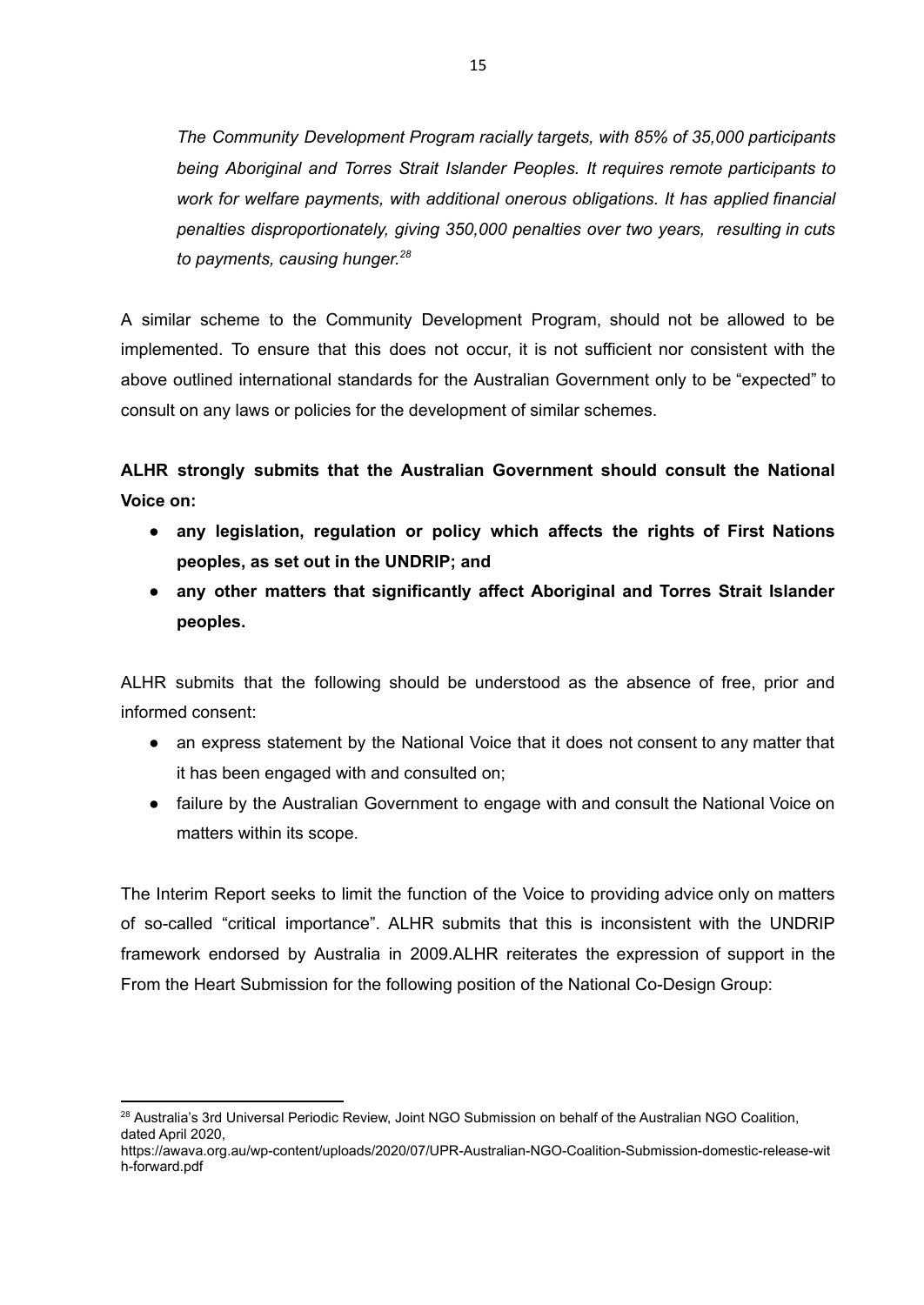*to both the Parliament and Australian Government.*<sup>29</sup> *Further, legislative and policy processes cannot be separated and generally the best opportunity to influence and advise on proposed laws and policies is in the early stages of policy development. The National Co-design Group stated the National Voice should be involved, where appropriate, in the legislative and policy processes from the beginning to the end, at multiple points. This would necessarily require providing advice* 

 **implementing legislative or administrative measures that may affect them**<sup>30</sup> ALHR notes that, pursuant to Articles 19 and 32, the UNDRIP requires States to consult and cooperate in good faith with the Indigenous peoples through their own representative institutions in order to obtain their **free, prior and informed consent before adopting and** 

 consultation before any of the following actions are taken: Indeed, the UNDRIP specifically establishes that States **must** have consent as the objective of

- **•** the adoption of legislation or administrative policies that affect indigenous **peoples**; 31 and
- resources, including mining and other utilisation or exploitation of resources<sup>32</sup>. • the undertaking of projects that affect indigenous peoples' rights to land, territory and

ALHR submits that the function of the Voice should be consistent with Articles 19 and 32 of the UNDRIP as well as the overall aim and spirit of the UNDRIP's principles in respect of self-determination, free, prior and informed consent and consultation. It is imperative that the National Voice must be able to advise on a sufficiently wide range of matters that pertain to Indigenous affairs.

 National Voice's advisory function to matters of "critical importance": ALHR therefore has strongly held concerns that the limitation on the proposed scope of the

- ● infringes upon the national Voice's efficacy; and
- has committed to implement. • fails to meet the standards established under the UNDRIP - standards that Australia

<sup>&</sup>lt;sup>29</sup> From The Heart Submission Op. cit.p.7 and see National Indigenous Australians Agency (2020). Indigenous Voice Co-Design Process: Interim Report to the Australian Government. [online] Indigenous Voice: Resources, p.46. Available at:

https://voice.niaa.gov.au/sites/default/files/2021-01/indigenous-voice-codesignprocess-interim-report-2020.pdf [Accessed 10 Jan. 2021]

<sup>&</sup>lt;sup>30</sup> Article 19 United Nations Declaration on the Rights of Indigenous Peoples : resolution / adopted by the General Assembly, 2 October 2007, A/RES/61/295<br>
<sup>31</sup> Ibid, Article 19

<sup>&</sup>lt;sup>32</sup> Ibid Article 32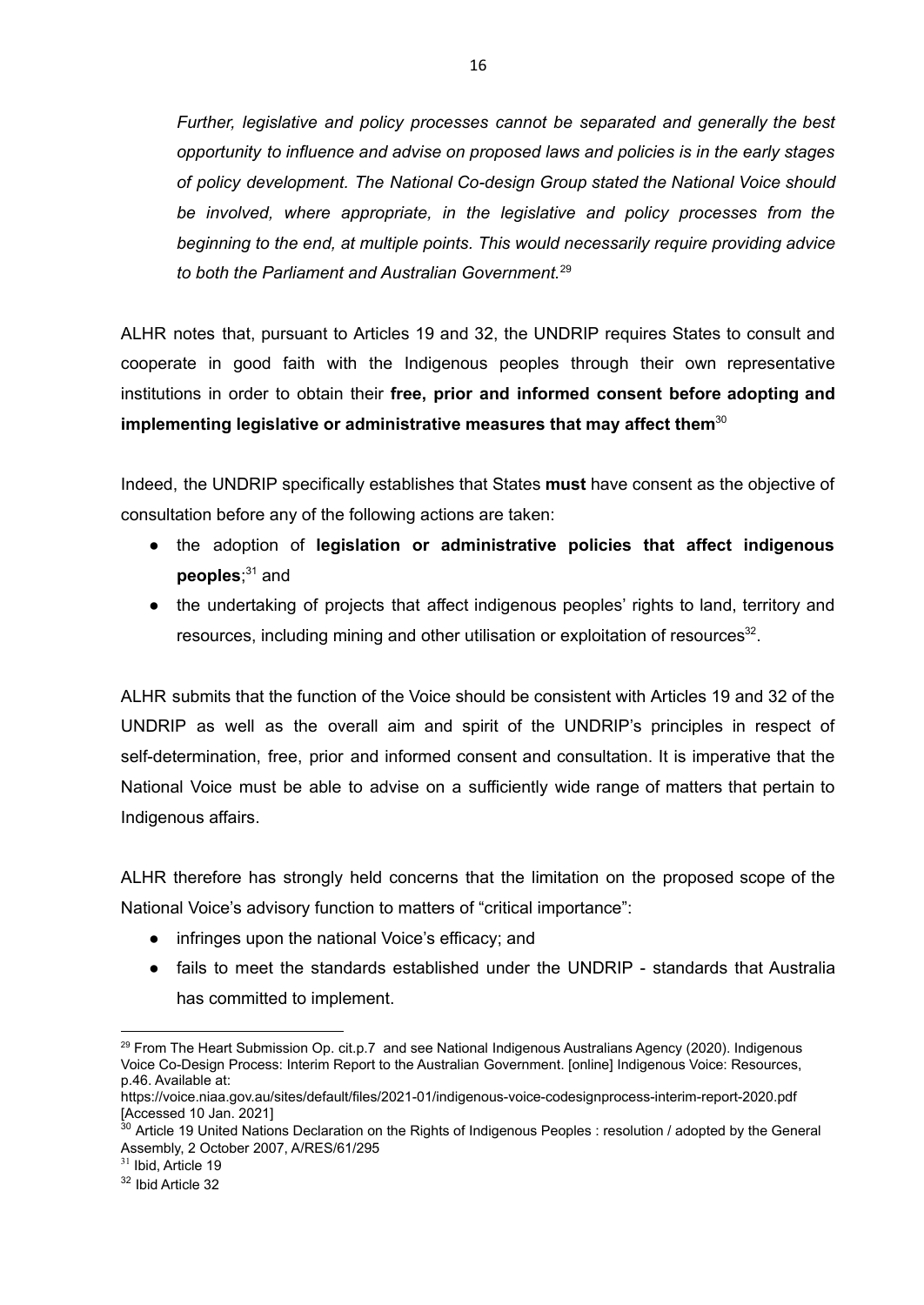**Peoples as set out in the UNDRIP. In order to properly protect and respect the human rights of First Nations peoples, particularly in light of Australia's past failures to address First Nations people's lack of institutional power and representation in decision-making, , ALHR submits that the National Voice should be empowered with the scope to advise on any legislation, regulation,policy or administrative measure which affects the rights of First Nations** 

#### **Power to withhold consent**

 *supremacy, the enabling legislation for the Voice should ensure:*  ALHR notes that Aboriginal and Torres Strait Islander people, through the Referendum Council Regional Dialogues, the National Constitutional Convention and the Uluru Statement from the Heart, have never suggested the Voice should be a 'third chamber' of the Parliament.<sup>33</sup> ALHR notes the position outlined within From the Heart's submission that "*to retain parliamentary* 

- *a. It does not have a power to veto or block the business of the Parliament;*
- *b. It cannot introduce or debate legislation in the Parliament; and*
- *validity of the relevant law or policy*."34 c. *Its advice is non-justiciable, which means a failure to consult and engage the National Voice would not be capable of being challenged in a court and would not affect the*

ALHR takes this opportunity to note that in order for the National Voice to fully comply with the framework Australia has agreed to adopt under the UNDRIP, there are specific circumstances in which the explicit consent of First Nations voices should be obtained, namely:. laws which provide for the relocation of indigenous peoples from their lands or territories (Article 10 UNDRIP); and

 territories (Article 29 UNDRIP). • The storage or disposal of hazardous materials on indigenous peoples' lands or

 in respect of: ALHR further submits that the explicit consent of First Nations voices should be a requirement

- **•** laws which are special measures under the *Racial Discrimination Act 1975* (Cth); and
- to suspend that Act. ● laws which propose to suspend the *Racial Discrimination Act 1975* (Cth) or which seek

 $33$  From The Heart Submission Op. cit. P.7<br> $34$  From the Heart Submission Op. cit. p.7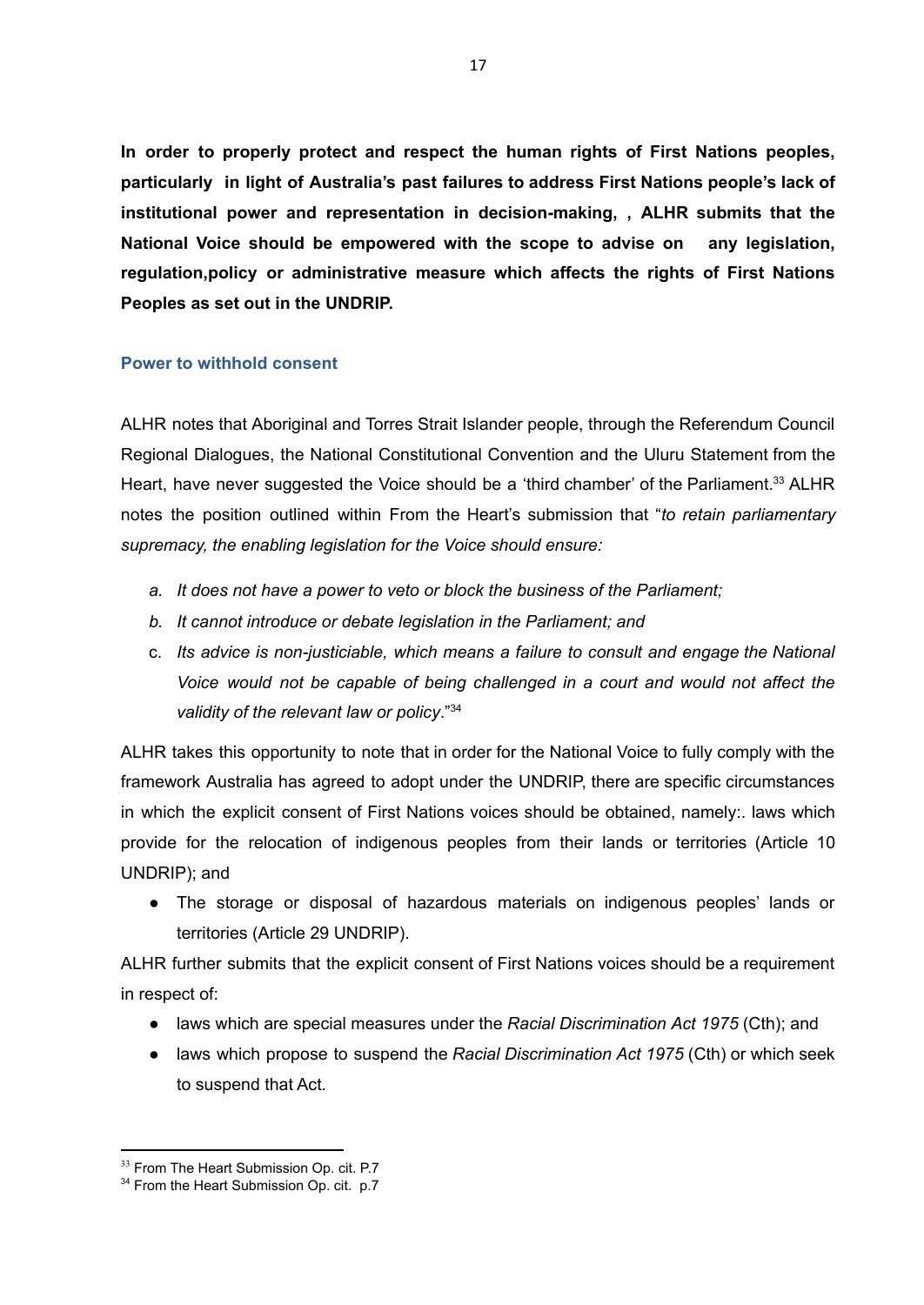# **Power to independently commission policy and legal advice**

organisations and service providers, and other experts."<sup>35</sup> ALHR submits that in order to function as an effective voice and provide value for both the Parliament and Government, and to Aboriginal and Torres Strait Islander people, the National Voice should have "the capacity to independently commission and manage its own policy and legal advice, including from governments, Aboriginal and Torres Strait Islander peak

### **International role**

Peoples' Participation at the United Nations.<sup>36</sup> ALHR strongly supports the suggestion in the Interim Report that the National Voice might have an international role, consistent with the Indigenous voices in other countries. We note the work currently underway internationally toward establishing an Enhanced Indigenous

 international forums independent of the Australian Government. ALHR notes the valuable historic contributions made at the international level by ATSIC, particularly its 1992 contributions to the 10th session of the United Nations Working Group on Indigenous Populations, which was developing the draft Declaration of the Rights of Indigenous Peoples.37 ALHR likewise notes that ATSIC's status from 1995 until its abolition as an accredited non government organisation (NGO) in the United Nations, gave it access to

context of Australia's engagement with the United Nations.<sup>38</sup> ALHR submits that establishing an international role for the National Voice would give the Australian Government an opportunity to show United Nations Member States and the Australian people that its long history of disenfranchising First Nations People is at an end. When Australia appeared before the UN Human Rights Council for its Universal Periodic Review (UPR) in Geneva on January 20, 2021 numerous countries raised their significant concerns with respect to the severe inequality and systemic racism that continues to be experienced by Australia's First Nations people, a pattern reaching back decades in the

<sup>&</sup>lt;sup>35</sup> From the Heart Submission Op. cit. p.7

<sup>36</sup> See:

https://www.un.org/development/desa/indigenouspeoples/participation-of-indigenous-peoples-at-the-united-nations. html

 $37$  Will Sanders, "Missing ATSIC: Australia's need for a strong Indigenous representative body p115 available at http://press-files.anu.edu.au/downloads/press/n4300/pdf/ch06.pdf

<sup>&</sup>lt;sup>38</sup> See for example, United Nations General Assembly, Human Rights Council Working Group on the Universal Periodic Review Thirty-seventh session 18-29 January 2021, *Compilation on Australia Report of the Office of the*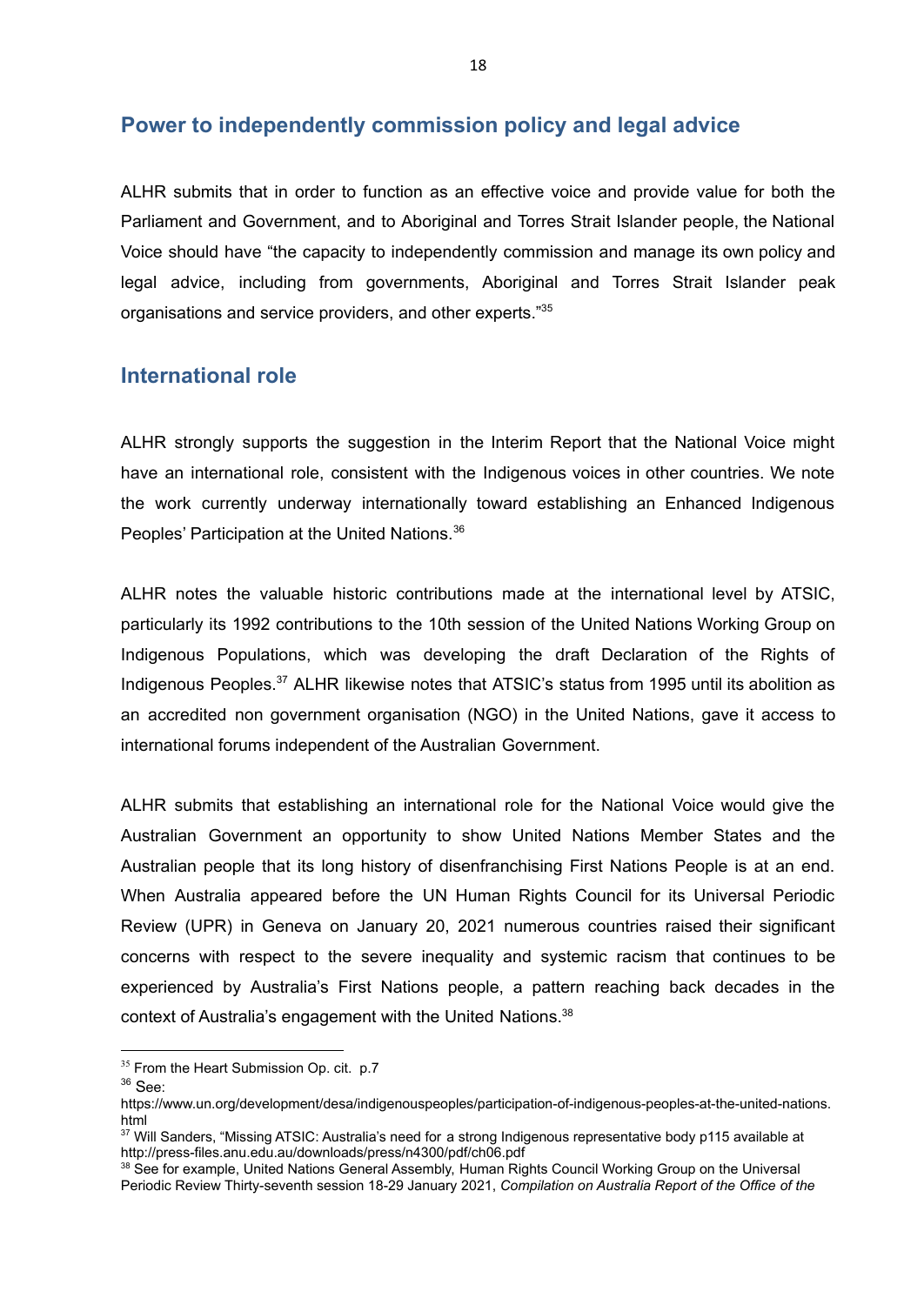# **Local and Regional Voices**

#### **Scope**

ALHR agrees with the proposal for Local and Regional Voices:

- decision-making with governments and engaging with the National Voice; and • with the scope of undertaking community engagement, providing advice to governments and other stakeholders, undertaking and facilitating shared
- Regional Voice and expected to evolve over time. • with the breadth of functions within the scope to be decided by each Local and

 are not tasked with managing any funds or implementing any programs, when initially set up. As with the National Voice, ALHR supports the proposal that the Local and Regional Voices

 appropriate to permit this. However, ALHR submits that if any Local and Regional Voices which are set up and observed as running well over a period of time, and at a later stage, those Local and Regional Voices desire to manage funds and implement programs to benefit local communities, then it may be

#### **Principles and minimum standards**

 arrangements for engaging with those Voices. ALHR supports the 9 principles described in the Interim Report which will be developed to guide the formation and operation of the Local and Regional Voices and government

ALHR supports the proposal that Local and Regional Voices should be expected to meet minimum standards.

#### **Establishment of Local and Regional Voices**

The Interim Report states that for transparency, the "process for recognition should be included in legislation". ALHR submits that the concept of the First Nations Voice, comprised of both the National Voice and the Local and Regional Voices, should be enshrined in the Australian Constitution.

*United Nations High Commissioner for Human Rights*, dated 13 November 2020,

https://documents-dds-ny.un.org/doc/UNDOC/GEN/G20/306/42/PDF/G2030642.pdf?OpenElement.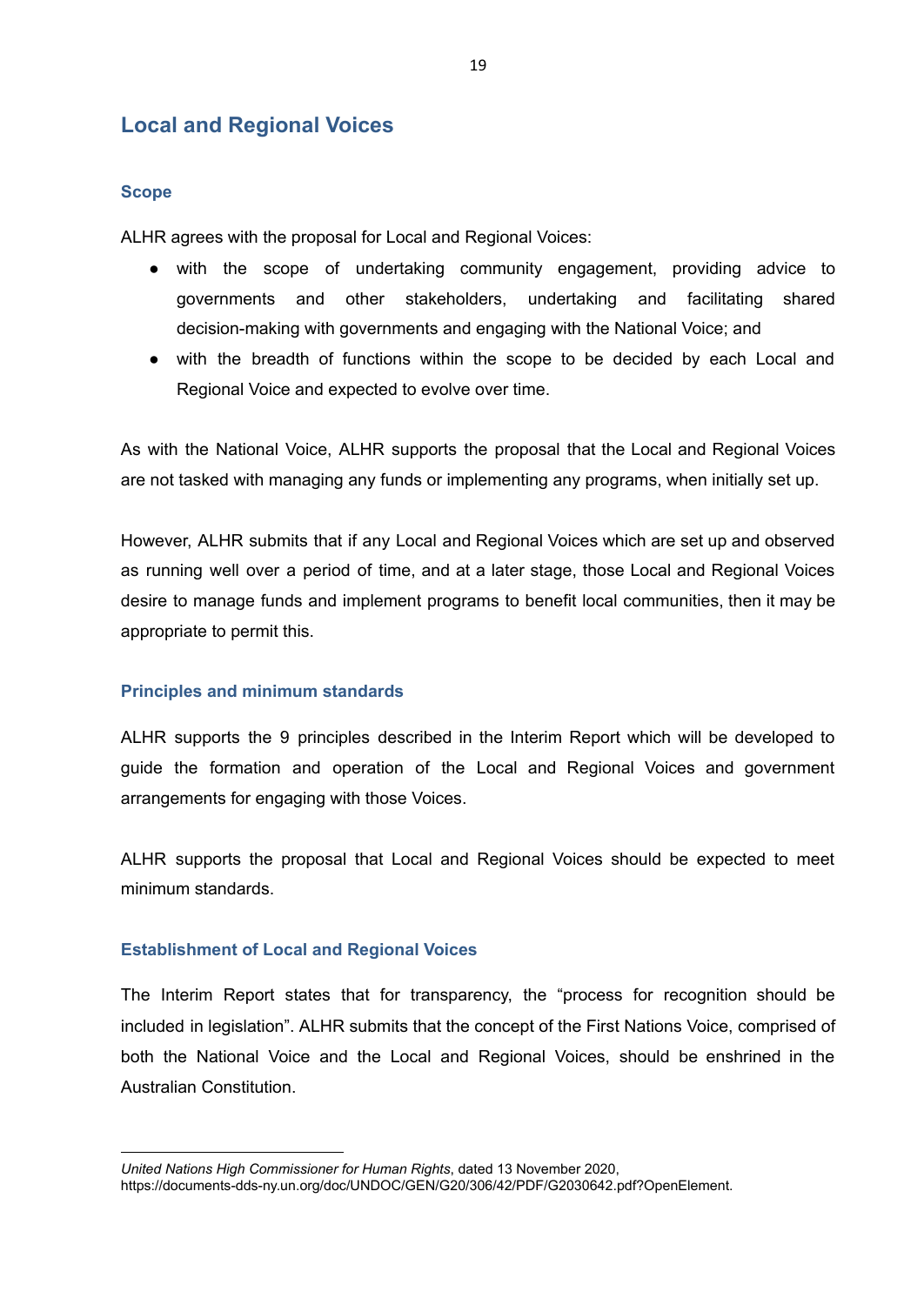determine its composition, additional functions, powers and procedures in legislation. As stated in the Public Lawyers' submission, what is meant by "constitutionally enshrined" is that the existence and core function of the First Nations Voice should be included in the written text of the Constitution, alongside a power enabling the Commonwealth Parliament to

#### **Linkage with National Voice**

 advice on the following matters to the National Voice: ALHR supports the proposal that the Local and Regional Voices would be permitted to submit

- systemic issues associated with national policies and programs;
- the development of national policies and programs; and
- degree and would benefit from a national, coordinated response. • matters that impact Aboriginal and Torres Strait Islander communities to a significant

 be dealt with at the national level. ALHR agrees that the National Voice should not be called on for dealing with purely local or regional issues to ensure that it continues to have the capacity to deal with issues that need to

 areas, and where: However, ALHR notes that in the event that there are issues which transcend local or regional

- there are no appropriate State or Territory bodies that can deal with issues at that level; and
- the Local and Regional Voices, require assistance with providing advice at the State or Territory Level,

 the Local and Regional Voices with preparing and providing advice on such issues. it may be appropriate to establish a mechanism for the National Voice to be called on to assist

# **Scope of Future Consultation toward the National Voice**

 underrepresented, such as regional and remote communities. ALHR submits that the next steps in consultation on the details of the proposals for the National Voice should be focused on prioritising a comprehensive consultation process with First Nations people and their communities regarding detail such as the structure, function, scope and membership of the National Voice and Local and Regional Voices.. This process should take particular care to engage with First Nations people who have been historically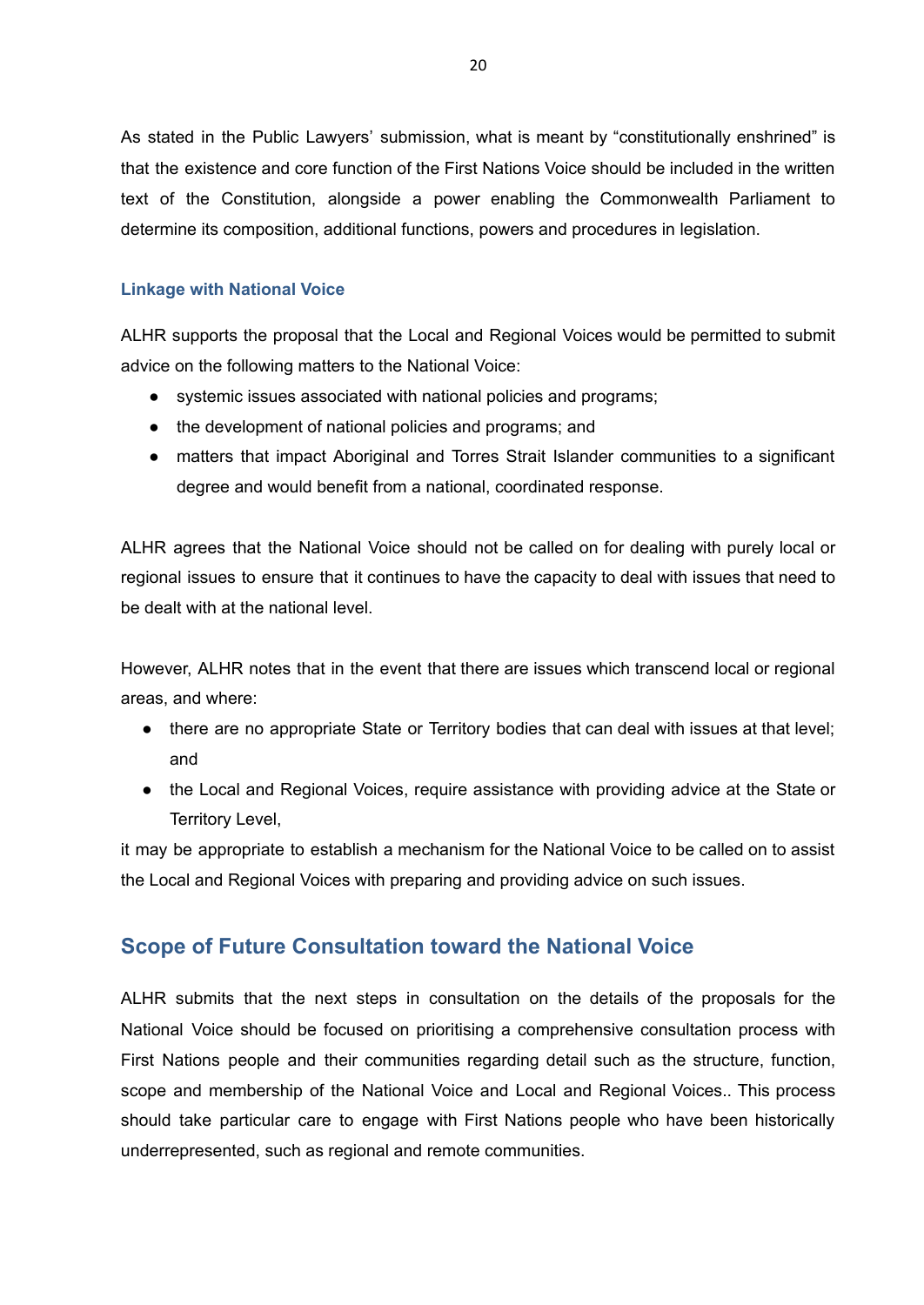ALHR acknowledges that it understands that Australia-wide consultation will be a fundamental element in ensuring the success of any referendum, and in seeking nationwide support for the establishment of a First Nations Voice. ALHR submits that broader Australia-wide consultation should not take place until after a comprehensive process of consultation on the structure, function, scope and membership of a National Voice has been completed with First Nations people. This is consistent with the principles of self-determination and free, prior, informed consent whereby procedures and institutions should be determined by indigenous peoples themselves.

### **Conclusion**

 creation of laws, regulations, policies or administrative decisions that affect them. As currently proposed, ALHR is concerned that the National Voice and Local and Regional Voices will not give sufficient institutional power to First Nations peoples to influence the

A**LHR submits that the Voice,, must be constitutionally enshrined in order to be consistent with the First Nations Voice called for in the Uluru Statement and the 2017 Report**.

 *convention debates of the 1800s, from which First Peoples were excluded*."39 "*The [Regional] Dialogues engaged 1200 Aboriginal and Torres Strait Islander delegates – an average of 100 delegates from each Dialogue – out of a population of approximately 600,000 people nationally. This is the most proportionately significant consultation process that has ever been undertaken with First Peoples. Indeed, it*  engaged a greater proportion of the relevant population than the constitutional

Further, evidence is required in relation to how the membership model proposed for the National Voice will address the historical underrepresentation of regional and remote populations.

<sup>&</sup>lt;sup>39</sup> Referendum Council (2017). Final Report of the Referendum Council. [online] Available at:

https://www.referendumcouncil.org.au/sites/default/files/report\_attachments/Referendum\_Council\_Final\_Report.pdf